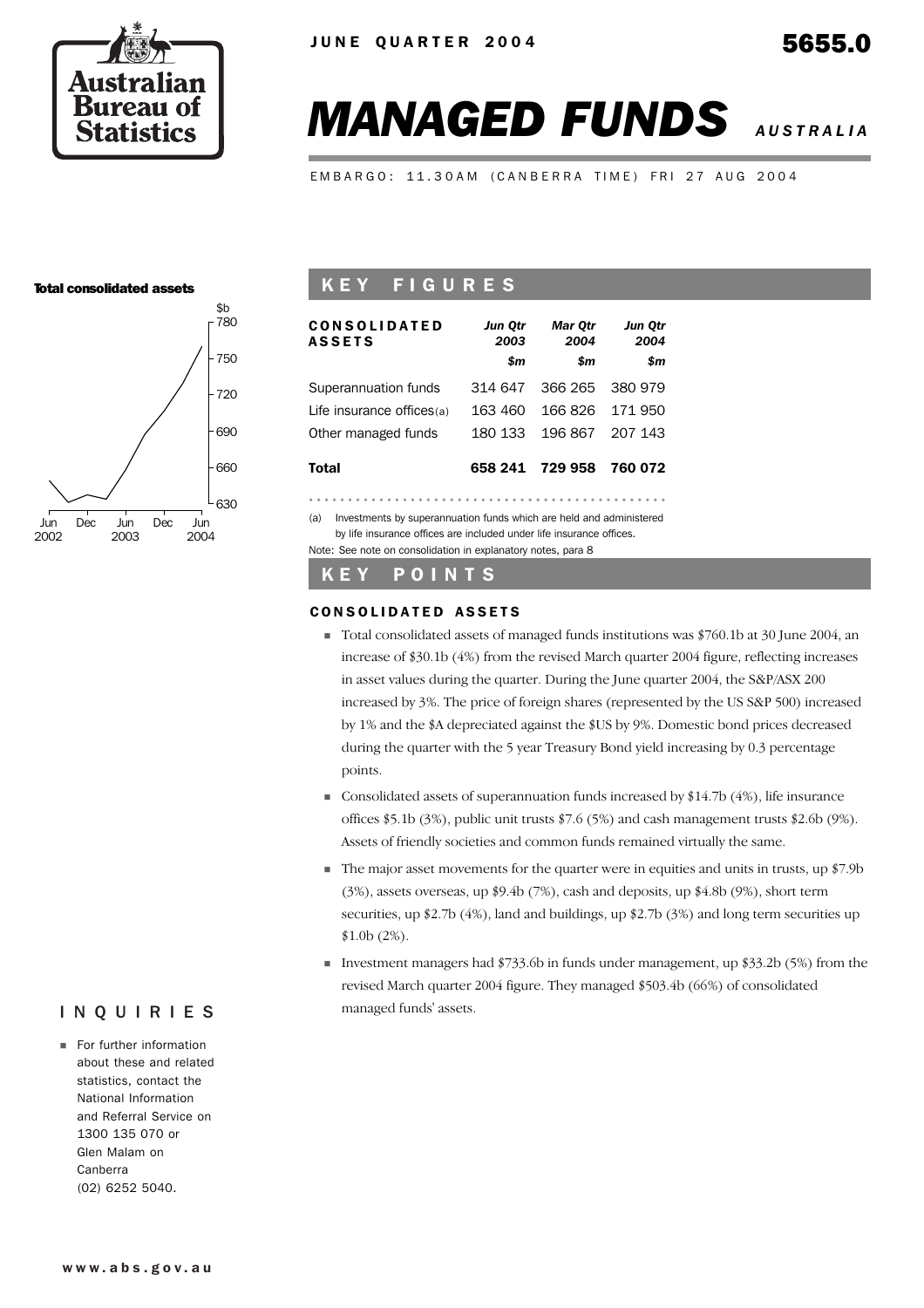## NOTES

| FORTHCOMING ISSUES    | <b>ISSUE</b> (Quarter)                                                        | <b>RELEASE DATE</b>                                                                                                                                                                                                                                                                                                                                                                                                                                                                                                                                                                                                                                            |
|-----------------------|-------------------------------------------------------------------------------|----------------------------------------------------------------------------------------------------------------------------------------------------------------------------------------------------------------------------------------------------------------------------------------------------------------------------------------------------------------------------------------------------------------------------------------------------------------------------------------------------------------------------------------------------------------------------------------------------------------------------------------------------------------|
|                       | September 2004                                                                | 26 November 2004                                                                                                                                                                                                                                                                                                                                                                                                                                                                                                                                                                                                                                               |
|                       | December 2004                                                                 | 25 February 2005                                                                                                                                                                                                                                                                                                                                                                                                                                                                                                                                                                                                                                               |
|                       | .                                                                             |                                                                                                                                                                                                                                                                                                                                                                                                                                                                                                                                                                                                                                                                |
| CHANGES IN THIS ISSUE | There are no changes in this issue.                                           |                                                                                                                                                                                                                                                                                                                                                                                                                                                                                                                                                                                                                                                                |
| REVISIONS THIS ISSUE  |                                                                               | There have been revisions in many series as a result of quality assurance work<br>undertaken with data providers. In particular revisions have been made to: fund                                                                                                                                                                                                                                                                                                                                                                                                                                                                                              |
|                       | funds).                                                                       | managers (revised back to September 1998 in respect of classification of source of                                                                                                                                                                                                                                                                                                                                                                                                                                                                                                                                                                             |
|                       | (see www.apra.gov.au/statistics).                                             | In consultation with the Australian Prudential Regulatory Authority (APRA) and the<br>Australian Taxation Office (ATO) total assets and the asset profile of small and medium<br>superannuation funds has been adjusted and revised back to December 2001 to reflect<br>analysis of the annual regulatory returns to ATO and APRA. The data for ATO regulated<br>funds and small and medium APRA funds in this publication are consistent with the<br>revised data published by APRA in March 2004 reference quarter edition of Super Trends                                                                                                                   |
| SIGNIFICANT EVENTS    | data.                                                                         | Survey response rates were lower than expected for the June quarter 2004. This reflected<br>a significant amount of merger activity in the unit trust industry and public reporting<br>cycles for listed entities. As a result there is a higher degree of imputation in this<br>publication than usual. For these reasons the June quarter 2004 results for public unit<br>trusts and fund managers should be considered preliminary and footnotes have been<br>provided for affected series. In the case of listed equity and listed property trusts (Ausstat<br>tables 10a through 11c) June quarter 2004 figures are not yet available due to insufficient |
| ROUNDING              | rounding.                                                                     | Discrepancies may occur between sums of the component items and totals due to                                                                                                                                                                                                                                                                                                                                                                                                                                                                                                                                                                                  |
| ABBREVIATIONS         | Australian Bureau of Statistics<br>ABS<br>billion (one thousand million)<br>b |                                                                                                                                                                                                                                                                                                                                                                                                                                                                                                                                                                                                                                                                |

Susan Linacre Acting Australian Statistician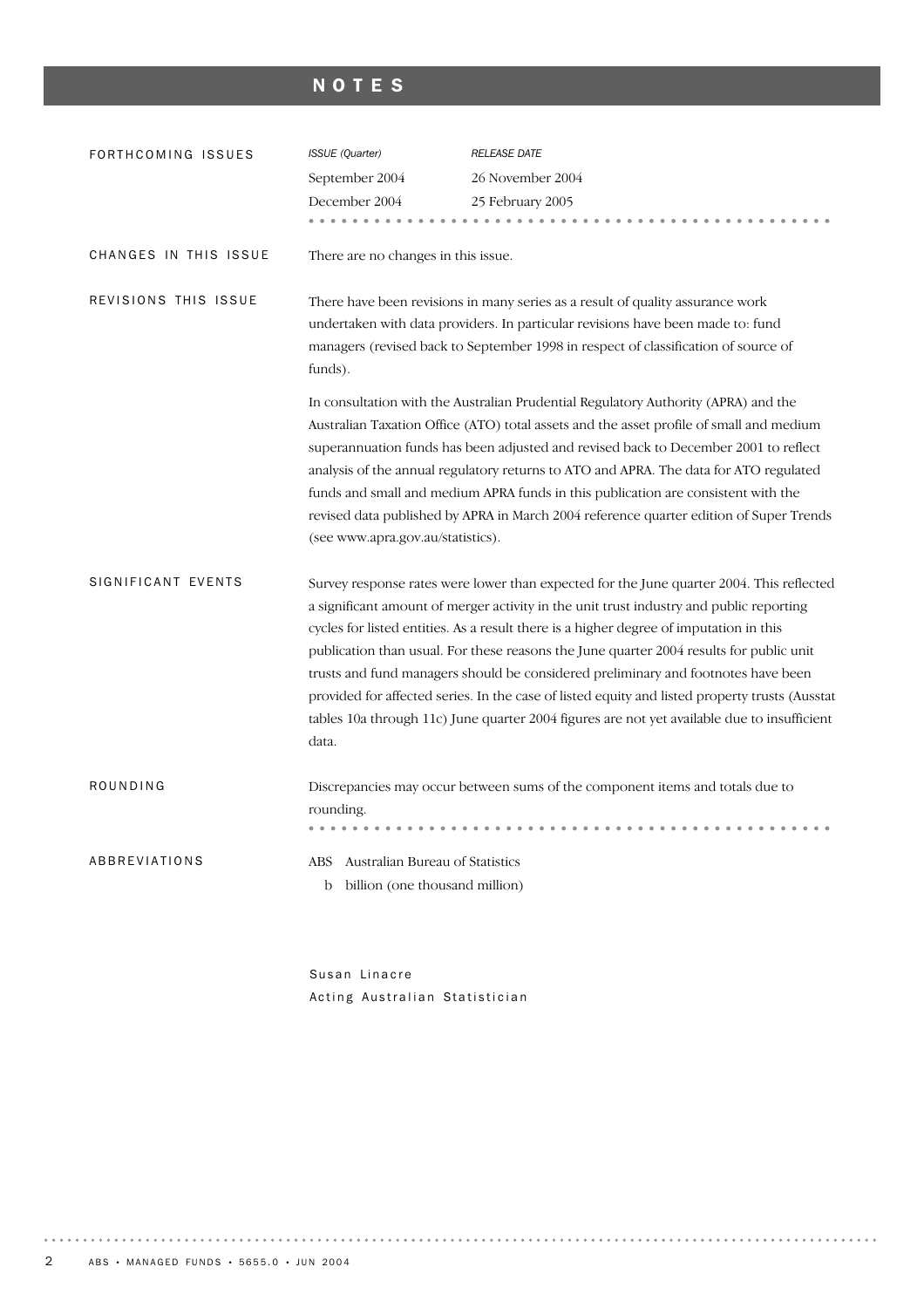## CONTENTS

|                       | page                                 |
|-----------------------|--------------------------------------|
| <b>ANALYSIS</b>       |                                      |
| CONSOLIDATED ASSETS   | 1                                    |
| UNCONSOLIDATED ASSETS | $\mathbf 2$<br>3<br>4<br>5<br>6<br>7 |
| SOURCE OF FUNDS       | 8                                    |
| OTHER INFORMATION     |                                      |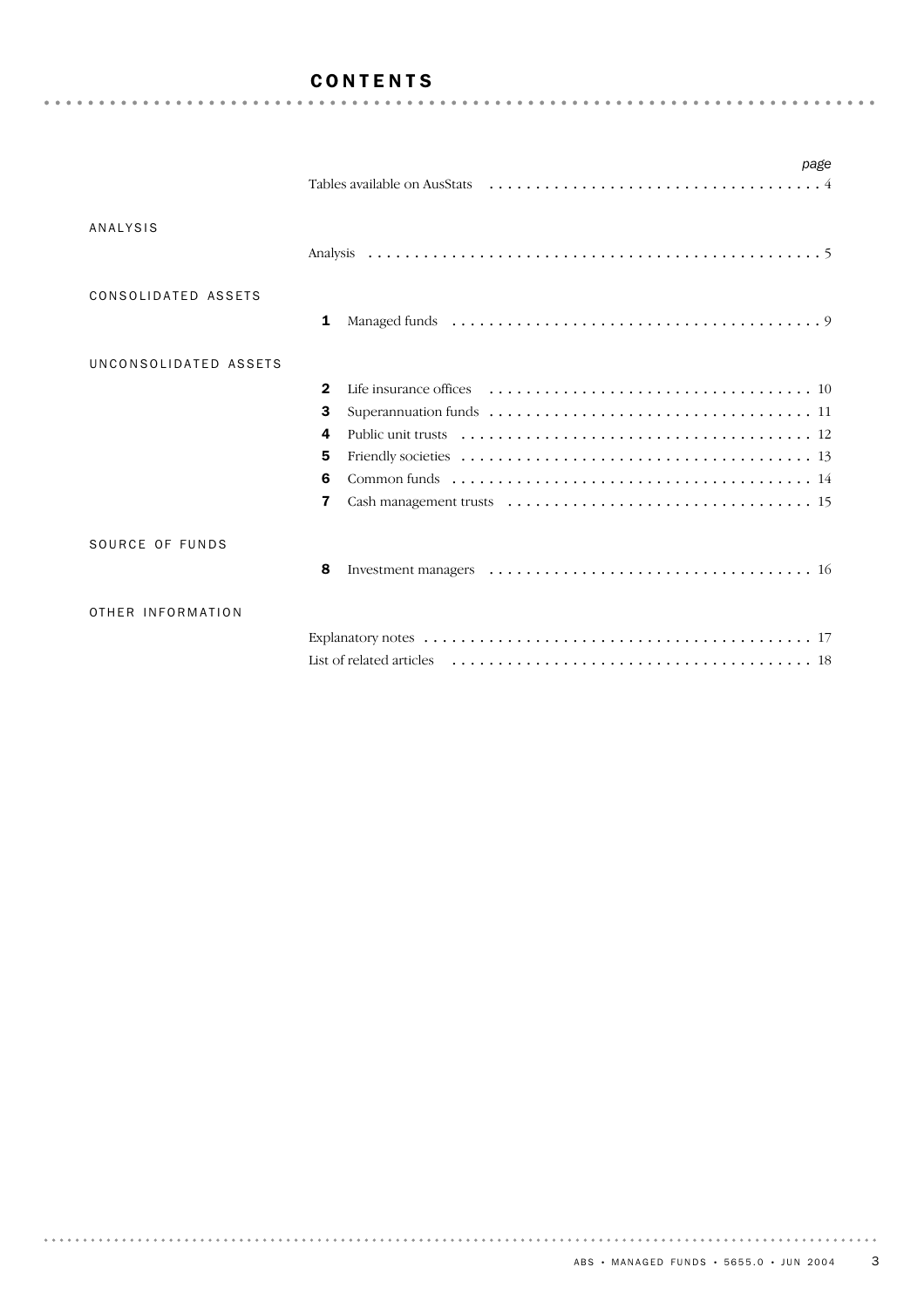#### TABLES ON AUSSTATS

TABLES AVAILABLE ON AUSSTATS

Data available on the ABS web site <http://www.abs.gov.au> include:

- ! longer time series of all tables contained in this publication
- ! additional tables as listed below:
	- 5a. Friendly societies, unconsolidated assets
	- 5b. Friendly societies, liabilities
	- 9a. Public unit trusts, total assets by type of trust
	- 9b. Public unit trusts, total assets by type of asset
	- 9c. Public unit trusts, liabilities and unit holders' funds
	- 9d. Public unit trusts, financial operations
	- 10a. Listed property trusts, assets
	- 10b. Listed property trusts, liabilities and unit holders' funds
	- 10c. Listed property trusts, financial operations
	- 11a. Listed equity trusts, assets
	- 11b. Listed equity trusts, liabilities and unit holders' funds
	- 11c. Listed equity trusts, financial operations
	- 12a. Listed mortgage trusts, assets
	- 12b. Listed mortgage trusts, liabilities and unit holders' funds
	- 12c. Listed mortgage trusts, financial operations
	- 13a. Unlisted property trusts, assets
	- 13b. Unlisted property trusts, liabilities and unit holders' funds
	- 13c. Unlisted property trusts, financial operations
	- 14a. Unlisted equity trusts, assets
	- 14b. Unlisted equity trusts, liabilities and unit holders' funds
	- 14c. Unlisted equity trusts, financial operations
	- 15a. Unlisted mortgage trusts, assets
	- 15b. Unlisted mortgage trusts, liabilities and unit holders' funds
	- 15c. Unlisted mortgage trusts, financial operations
	- 16a. Unlisted other trusts, assets
	- 16b. Unlisted other trusts, liabilities and unit holders' funds
	- 16c. Unlisted other trusts, financial operations
	- 17a. Cash common funds, assets
	- 17b. Cash common funds, liabilities
	- 17c. Cash common funds, deposits and withdrawals
	- 17d. Cash common funds, maturity and dissection of assets
	- 18a. Non-cash common funds, assets
	- 18b. Non-cash common funds, liabilities
	- 18c. Non-cash common funds, deposits and withdrawals
	- 19a. Cash management trusts, number of trusts, financial operations and yields
	- 19b. Cash management trusts, liabilities
	- 19c. Cash management trusts, assets detailed components
	- 19d. Cash management trusts, maturity dissection of assets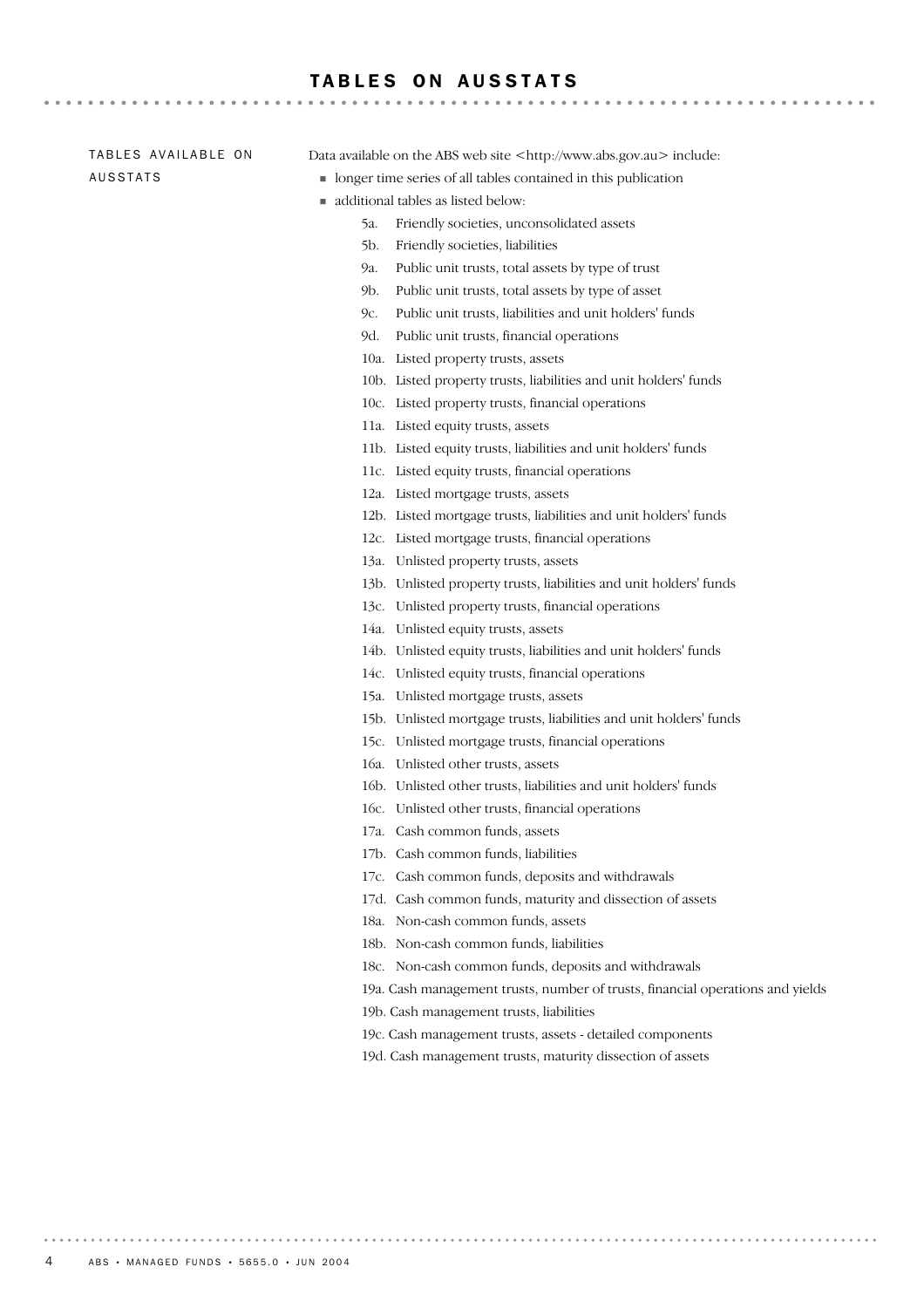## ANALYSIS

## CONSOLIDATED ASSETS

*By type of institution*

At 30 June 2004, consolidated assets of superannuation funds was \$381.0b, up \$14.7b (4%) since March 2004. Consolidated assets of public unit trusts increased by \$7.6b (5%), life insurance offices \$5.1b (3%) and cash management trusts \$2.6b (9%). Assets of common funds (\$9.3b) and friendly societies (\$4.6b) remained virtually the same.



#### *By type of asset*

The major asset movements for the quarter were in equities and units in trusts, up \$7.9b (3%), assets overseas, up \$9.4b (7%), cash and deposits, up \$4.8b (9%), short term securities, up \$2.7b (4%) and long term securities up \$1.0b (2%).



*Cross investment*

The table below presents the unconsolidated, cross-invested and consolidated assets of managed funds by type of fund as at 30 June 2004.

| Total                     | 904 037                  | 143 965            | 760 072                |
|---------------------------|--------------------------|--------------------|------------------------|
| Cash management trusts    | 32 386                   |                    | 32 386                 |
| Common funds              | 9687                     | 389                | 9 2 9 8                |
| <b>Friendly societies</b> | 6 2 3 6                  | 1680               | 4556                   |
| Public unit trusts        | 188 085                  | 27 182             | 160 904                |
| Superannuation funds      | 464 764                  | 83 785             | 380 979                |
| Life insurance offices    | 202880                   | 30 930             | 171 950                |
| Type of fund              | \$m\$                    | \$m                | \$m                    |
|                           | Unconsolidated<br>assets | invested<br>assets | Consolidated<br>assets |
|                           |                          | Cross-             |                        |
|                           |                          |                    |                        |

— nil or rounded to zero (including null cells)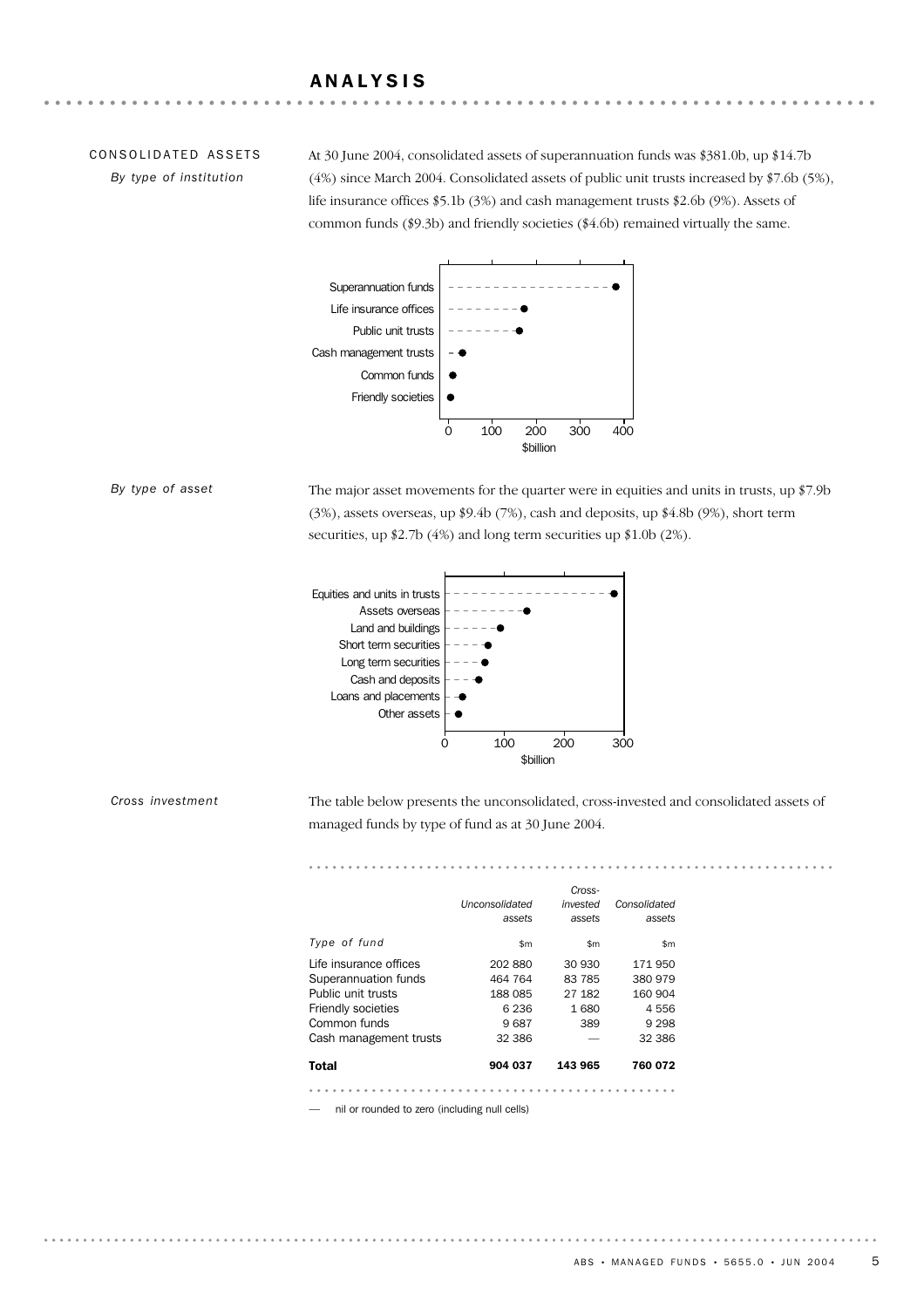## ANALYSIS *continued*

## UNCONSOLIDATED ASSETS

*Life insurance offices*

At 30 June 2004, the total assets of life insurance offices stood at \$202.9b, an increase of \$5.4b (3%) since March 2004. Major increases were in equities and units in trusts of \$2.3b(2%) and long term securities of \$0.9b (4%). Loans and placements increased by \$0.2b(8%) while cash and deposits and short term securities remained virtually unchanged. Assets held overseas increased by \$2.0b (13%).



*Superannuation funds*

The total assets of superannuation funds held outside of life offices was \$464.8b at 30 June 2004, an increase of \$21.5b (5%) since March 2004. Holdings of equities and units in trusts increased by \$11.6b (6%), of which units in trusts increased by \$7.4b (10%) and private trading corporation shares increased by \$2.5b (3%). Cash and deposits increased by \$2.9b (7%), short term securities increased by \$1.0b (4%) and long term securities increased by \$0.8b (2%). Other financial assets decreased \$2.2b (20%).

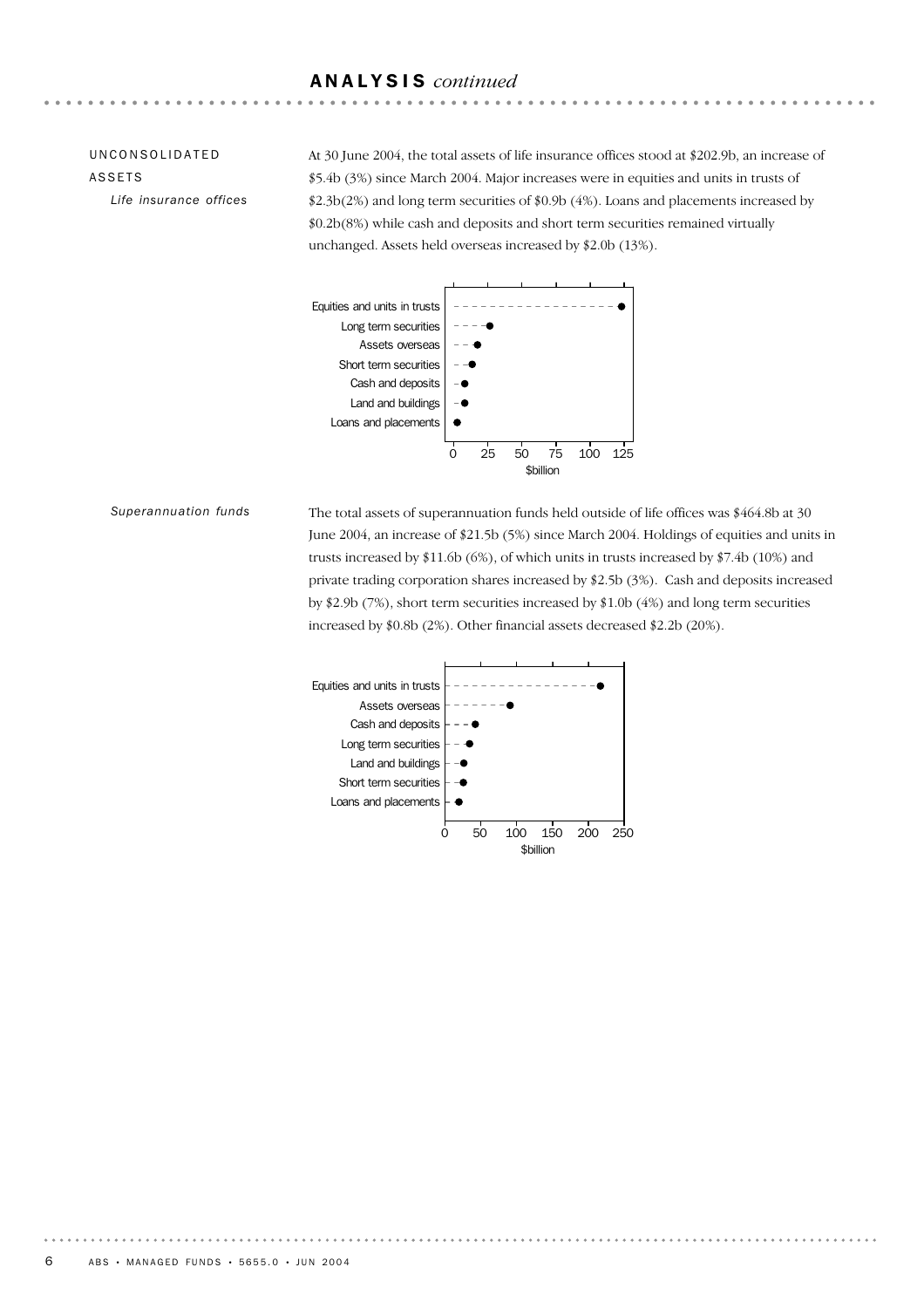## ANALYSIS *continued*

#### *Public unit trusts*

The total assets for public unit trusts was \$188.1b at 30 June 2004, an increase of \$7.8b (4%) since March 2004. The major increases were in land and buildings, up \$2.2b (4%), cash and deposits, up \$1.0b (15%) and assets overseas, up \$1.9b (7%). There were decreases in long term securities of \$0.3b (19%), loans and placements of \$1.2b (22%), and short term securities, of \$0.3b (9%).



#### *Friendly societies*

*Common funds*

Total assets of friendly societies was \$6.2 billion at 30 June 2004, virtually unchanged since March 2004. At the end of the quarter, equities and units in trusts stood at \$1.9b, long term securities at \$1.3b and short term securities at \$1.4b. Together they accounted for 72% of total assets.



Total assets of common funds was \$9.7b at 30 June 2004, virtually unchanged since March 2004. Short term securities and loans and placements account for 41% and 25% respectively of total assets.

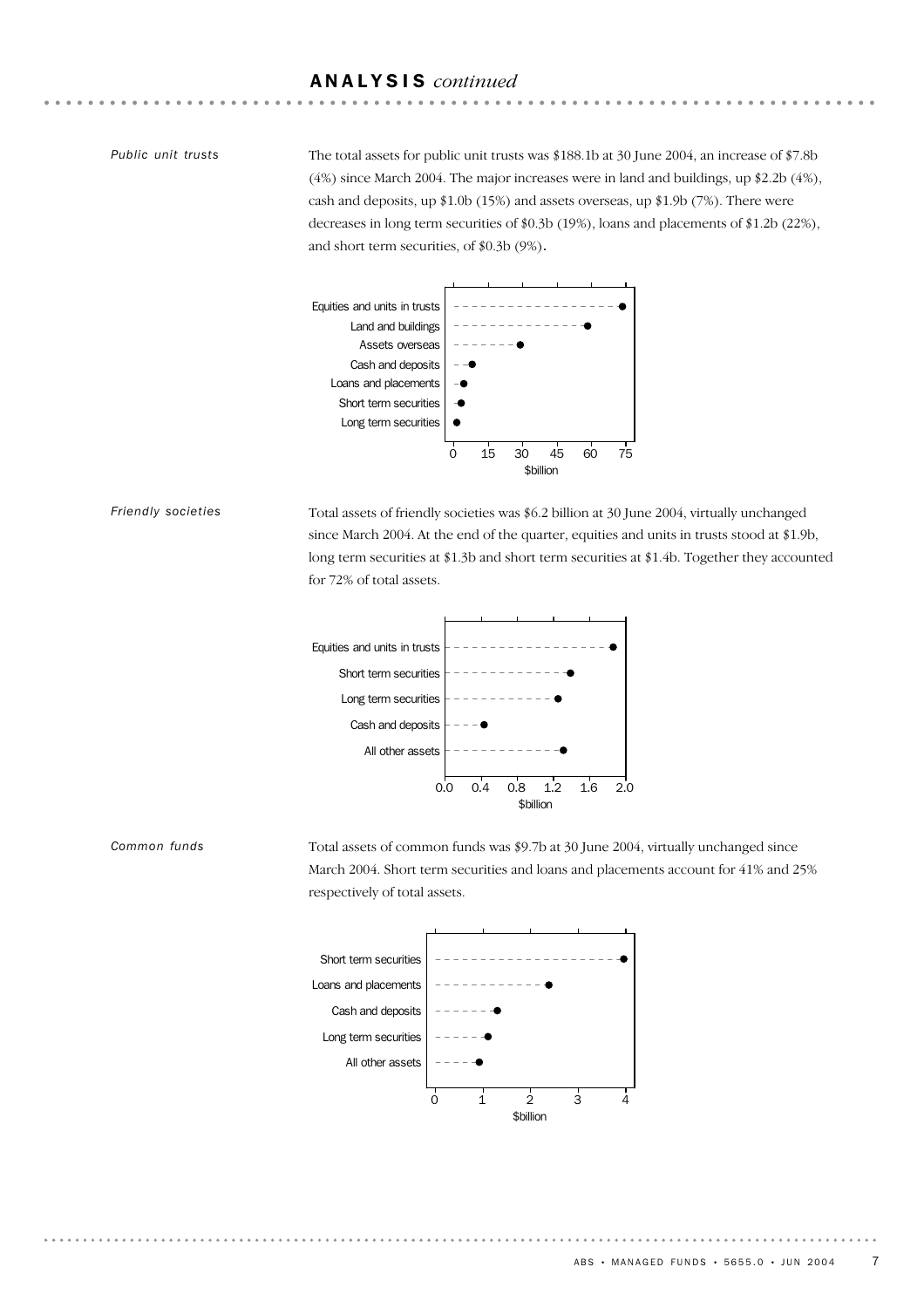## ANALYSIS *continued*

#### *Cash management trusts*

Total assets of cash management trusts was \$32.4b at 30 June 2004, up \$2.6b (9%) since March 2004. Short term securities increased by \$2.0b (9%) while cash and deposits increased by \$0.9b (21%). All other asset classes remaind virtually unchanged. Short term securities accounted for 75% of total assets.



## INVESTMENT MANAGERS *Source of funds under management*

During June quarter 2004 there was an increase in total funds under management by investment managers of \$33.2b (5%), bringing the total funds under management to \$733.6b.

The value of funds under management on behalf of superannuation funds increased by \$11.5b (5%), public unit trusts increased by \$1.9b (2%) and life insurance offices increased by \$0.1b.

During the quarter the value of funds under management on behalf of sources other than managed funds increased \$19.8b (11%). Of this, the largest increase was funds under management on behalf of other investment managers, \$14.9b (36%). There were increases also in the value of funds under management on behalf of trusts other than public unit trusts, \$3.0b (4%) and other sources, \$0.9 (5%).

The value of funds under management on behalf of overseas sources increased to \$24.1b following a \$0.2b (1%) increase from the previous quarter.

Continuing merger activity has resulted in changed reporting arrangements for some fund managers. The ABS continues to work with the relevant fund managers to clarify these changes in reporting and assess their impact on the aggregates.



The value of managed funds assets invested through investment managers was \$503.4b at 30 June 2004, representing 66% of the consolidated assets of managed funds.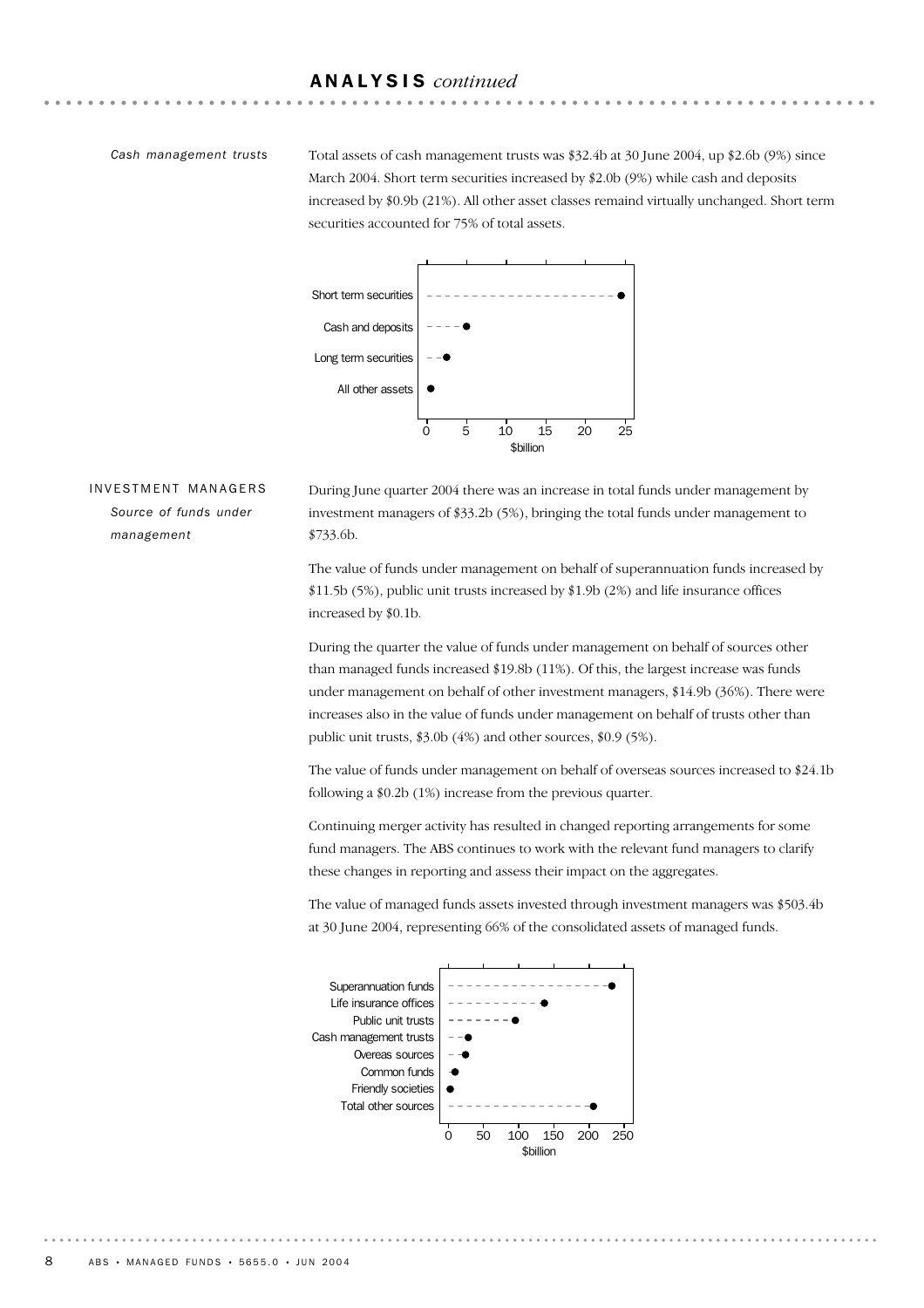## 1 MANAGED FUNDS, Consolidated assets, Amounts outstanding at end of period

|                                 | 2000-01 | $2001 - 02$ | Sep Otr<br>2002 | Dec Otr<br>2002 | Mar Otr<br>2003 | Jun Otr<br>2003 | Sep Otr<br>2003 | Dec Otr<br>2003 | Mar Otr<br>2004 | Jun Qtr<br>2004 |
|---------------------------------|---------|-------------|-----------------|-----------------|-----------------|-----------------|-----------------|-----------------|-----------------|-----------------|
| Institution/asset               | \$m\$   | \$m         | \$m             | \$m\$           | \$m\$           | \$m             | \$m             | \$m\$           | \$m             | \$m             |
|                                 |         |             |                 |                 |                 |                 |                 |                 |                 |                 |
| <b>Type of institution</b>      |         |             |                 |                 |                 |                 |                 |                 |                 |                 |
| Life insurance offices(a)       | 173 074 | 176 201     | 169888          | 169 478         | 166 384         | 163 460         | 169 458         | 165 954         | 166826          | 171950          |
| Superannuation funds(b)         | 301 827 | 294 763     | 286 622         | 291 823         | 291 754         | 314 647         | 330 789         | 348 307         | 366 265         | 380 979         |
| Public unit trusts(b)           | 119 344 | 131 845     | 130 021         | 131 773         | 131 093         | 136 926         | 144 017         | 149 020         | 153 352         | 160 904         |
| Friendly societies              | 5 5 2 3 | 5 5 6 3     | 4927            | 4954            | 4 6 0 5         | 4572            | 4513            | 4526            | 4513            | 4556            |
| Common funds                    | 8 1 2 6 | 7 7 7 1     | 8 0 2 0         | 8 1 1 7         | 8 1 2 1         | 8 6 0 5         | 8965            | 8847            | 9 1 7 7         | 9 2 9 8         |
| Cash management trusts          | 32 573  | 33 0 23     | 31 850          | 31 439          | 31 826          | 30 031          | 29 660          | 29 881          | 29 8 26         | 32 386          |
| Total(b)                        | 640 467 | 649 166     | 631 328         | 637 584         | 633 782         | 658 241         | 687 402         | 706 534         | 729 958         | 760 072         |
| <b>Type of asset</b>            |         |             |                 |                 |                 |                 |                 |                 |                 |                 |
| Cash and deposits               | 43 054  | 44 878      | 41 7 7 0        | 43 152          | 41814           | 46 803          | 47 186          | 51 115          | 51 803          | 56 613          |
| Loans and placements            | 30 768  | 25 577      | 25 691          | 23 555          | 23 919          | 25 555          | 26 119          | 27 491          | 28 941          | 29 2 9 3        |
| Short term securities           | 66 436  | 63 550      | 66 348          | 70 856          | 68 885          | 68 757          | 68 559          | 68 642          | 69 666          | 72 356          |
| Long term securities(b)         | 65 164  | 62 620      | 61 350          | 61 307          | 67 764          | 67374           | 64 418          | 64 131          | 65 541          | 66 563          |
| Equities and units in trusts(b) | 220 980 | 225 912     | 217 239         | 217 212         | 211872          | 224 052         | 251 510         | 261 758         | 274 927         | 282 779         |
| Land and buildings(b)           | 70 015  | 74 988      | 75 251          | 76 282          | 79 276          | 82 380          | 83 624          | 88 0 26         | 89834           | 92 508          |
| Assets overseas                 | 122 633 | 127 933     | 123 117         | 124 486         | 118 274         | 119 419         | 122 683         | 123 738         | 127 774         | 137 164         |
| Other assets                    | 21 4 17 | 23 709      | 20 562          | 20 733          | 21979           | 23 901          | 23 304          | 21 634          | 21 4 7 3        | 22 796          |
| Total(b)                        | 640 467 | 649 166     | 631 328         | 637 584         | 633 782         | 658 241         | 687 402         | 706 534         | 729 958         | 760 072         |
|                                 |         |             |                 |                 |                 |                 |                 |                 |                 |                 |

(a) Figures include superannuation funds held in the statutory funds of life (b) June 2004 figures are preliminary.

insurance offices.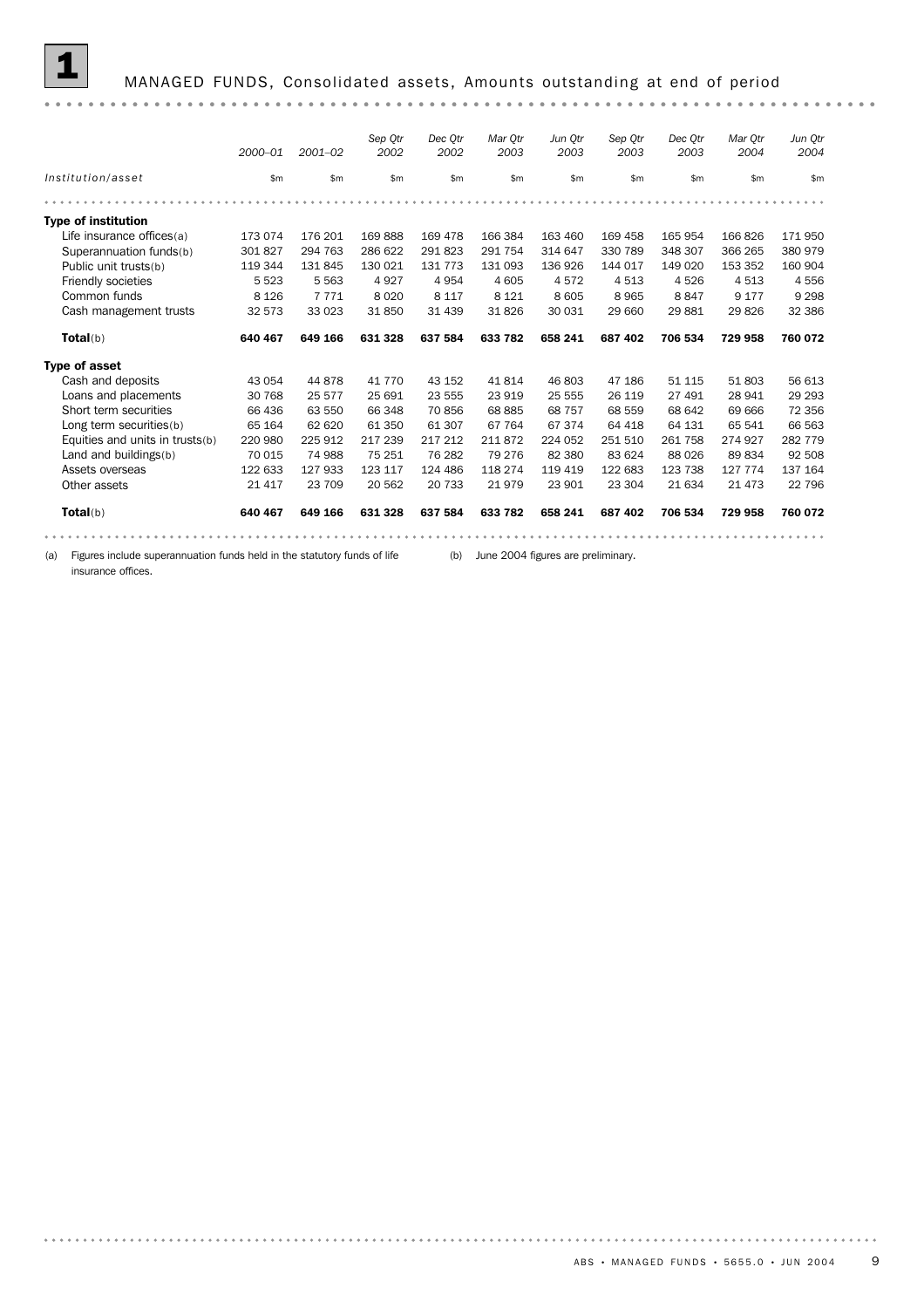

|                                                                                                                              |                                         | 2000-01 2001-02                       | Sep Otr<br>2002                        | Dec Otr<br>2002                          | Mar Otr<br>2003                       | Jun Otr<br>2003                       | Sep Qtr<br>2003                        | Dec Otr<br>2003                        | Mar Otr<br>2004                       | Jun Qtr<br>2004                         |
|------------------------------------------------------------------------------------------------------------------------------|-----------------------------------------|---------------------------------------|----------------------------------------|------------------------------------------|---------------------------------------|---------------------------------------|----------------------------------------|----------------------------------------|---------------------------------------|-----------------------------------------|
| Assets                                                                                                                       | \$m                                     | \$m\$                                 | \$m                                    | \$m\$                                    | \$m                                   | \$m\$                                 | \$m\$                                  | \$m\$                                  | \$m\$                                 | \$m                                     |
|                                                                                                                              |                                         |                                       |                                        |                                          |                                       |                                       |                                        |                                        |                                       |                                         |
| <b>TOTAL ASSETS</b>                                                                                                          | 201 210                                 | 201 699                               | 195 674                                | 196 008                                  | 192 581                               | 193 177                               | 198 045                                | 196 711                                | 197 490                               | 202 880                                 |
| <b>Assets in Australia</b>                                                                                                   | 171 143                                 | 171501                                | 169 420                                | 169 405                                  | 167 493                               | 171 195                               | 178 258                                | 179 585                                | 182 083                               | 185 504                                 |
| Cash and deposits                                                                                                            | 9421                                    | 8025                                  | 7714                                   | 6999                                     | 7066                                  | 7 5 7 4                               | 8083                                   | 9 7 7 2                                | 7892                                  | 7875                                    |
| <b>Banks</b><br>Other deposit taking institutions                                                                            | 5 1 6 7<br>4 2 5 3                      | 5 0 6 5<br>2 9 6 1                    | 4870<br>2845                           | 5 0 0 1<br>1998                          | 5078<br>1988                          | 5 1 9 6<br>2 3 7 8                    | 5047<br>3 0 3 6                        | 4829<br>4 9 4 3                        | 4 7 2 6<br>3 1 6 6                    | 4649<br>3 2 2 6                         |
| Loans and placements                                                                                                         | 7730                                    | 4 7 9 9                               | 5 1 0 9                                | 3 5 3 5                                  | 3 3 8 0                               | 3 633                                 | 2 7 2 8                                | 2 3 4 0                                | 2 2 6 4                               | 2434                                    |
| <b>Short term securities</b><br>Bills of exchange<br>Bank certificates of deposit<br>Other short term securities             | 11 507<br>3 6 0 4<br>2 6 2 0<br>5 2 8 3 | 12 205<br>2809<br>4 3 0 4<br>5 0 9 2  | 13 183<br>2 5 3 3<br>5675<br>4975      | 13 5 26<br>2582<br>5615<br>5329          | 12 946<br>2623<br>6449<br>3875        | 14 4 28<br>2639<br>7 1 8 5<br>4 6 0 5 | 14 066<br>3868<br>6472<br>3727         | 12884<br>3 0 6 7<br>6 7 3 3<br>3 0 8 4 | 13 4 18<br>2897<br>7 2 2 1<br>3 3 0 0 | 13 4 15<br>2 601<br>7 0 2 2<br>3792     |
| Long term securities<br>Commonwealth government bonds<br>State and local government securities<br>Other long term securities | 30 132<br>6950<br>8 5 1 6<br>14 666     | 27 221<br>6 1 3 5<br>6729<br>14 3 5 7 | 26 555<br>5909<br>6456<br>14 190       | 27 277<br>5799<br>5 5 9 1<br>15887       | 27 661<br>5 1 2 2<br>6010<br>16 5 29  | 28 3 84<br>4 9 8 7<br>5841<br>17 556  | 25 162<br>4 7 5 2<br>5 6 6 8<br>14 742 | 24 514<br>5 1 7 9<br>5 4 6 4<br>13870  | 25 490<br>5 2 2 8<br>6049<br>14 213   | 26 4 25<br>5 3 2 9<br>6 1 5 4<br>14 942 |
| Equities and units in trusts<br>Trading corporation shares<br>Financial sector shares<br>Units in trusts                     | 98 676<br>29 958<br>20 061<br>48 657    | 104 273<br>31 213<br>17 691<br>55 369 | 103 904<br>30 409<br>17 0 24<br>56 471 | 104 759<br>30 455<br>16 0 76<br>58 2 2 9 | 102 325<br>28 675<br>15 257<br>58 393 | 102893<br>22 633<br>13 984<br>66 276  | 114 438<br>24 162<br>13 602<br>76 675  | 117 794<br>20 002<br>14 3 84<br>83 407 | 120 743<br>20 631<br>14 077<br>86 034 | 123 089<br>20 302<br>13 951<br>88 836   |
| <b>Other financial assets</b>                                                                                                | 3 5 3 9                                 | 4926                                  | 3577                                   | 3999                                     | 4899                                  | 5 3 5 1                               | 5013                                   | 3 4 5 9                                | 3 3 6 2                               | 3 4 0 7                                 |
| Land and buildings                                                                                                           | 9393                                    | 8701                                  | 8 2 4 7                                | 8 2 4 5                                  | 8 1 9 8                               | 7952                                  | 7932                                   | 7954                                   | 7943                                  | 7857                                    |
| Other non-financial assets                                                                                                   | 745                                     | 1 3 5 1                               | 1 1 2 9                                | 1065                                     | 1018                                  | 979                                   | 835                                    | 868                                    | 973                                   | 1001                                    |
| <b>Assets overseas</b>                                                                                                       | 30 067                                  | 30 198                                | 26 254                                 | 26 604                                   | 25 089                                | 21983                                 | 19 787                                 | 17 126                                 | 15 4 08                               | 17376                                   |

(a) Includes superannuation funds that are invested and administered by life insurance offices, and shareholders' funds.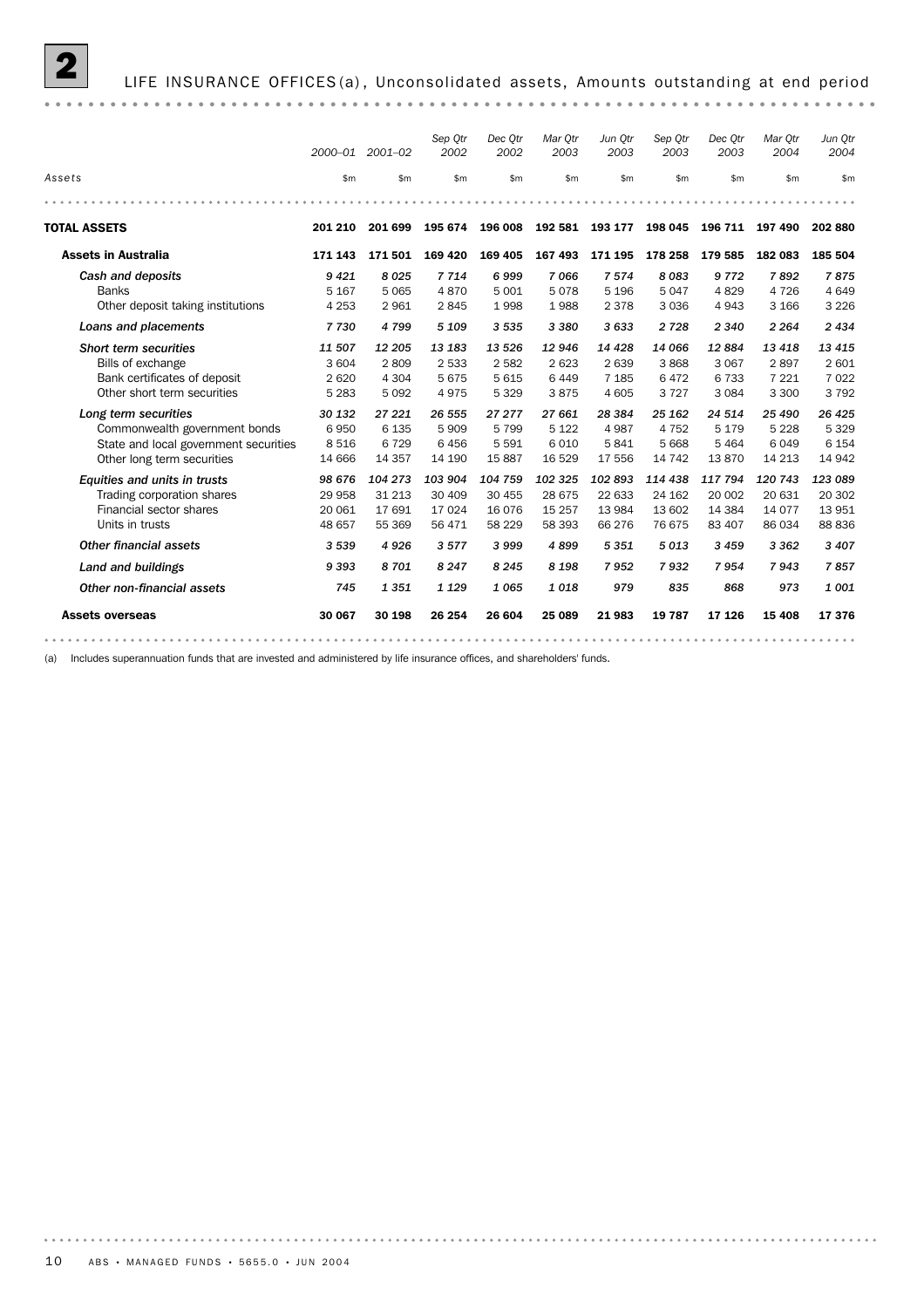|                                                                                                                                     |                                        | 2000-01 2001-02                          | Sep Otr<br>2002                        | Dec Otr<br>2002                       | Mar Otr<br>2003                        | Jun Otr<br>2003                      | Sep Otr<br>2003                        | Dec Otr<br>2003                        | Mar Otr<br>2004                         | Jun Otr<br>2004                       |
|-------------------------------------------------------------------------------------------------------------------------------------|----------------------------------------|------------------------------------------|----------------------------------------|---------------------------------------|----------------------------------------|--------------------------------------|----------------------------------------|----------------------------------------|-----------------------------------------|---------------------------------------|
| Assets                                                                                                                              | \$m\$                                  | \$m\$                                    | \$m                                    | \$m                                   | \$m\$                                  | \$m\$                                | \$m\$                                  | \$m\$                                  | \$m\$                                   | \$m                                   |
|                                                                                                                                     |                                        |                                          |                                        |                                       |                                        |                                      |                                        |                                        |                                         |                                       |
| <b>TOTAL ASSETS(b)</b>                                                                                                              | 358 343                                | 355 546                                  | 345 592                                | 351 420                               | 352 180                                | 378 470                              | 397919                                 | 420 754                                | 443 269                                 | 464 764                               |
| <b>Assets in Australia(b)</b>                                                                                                       | 286 180                                | 280 394                                  | 271 203                                | 276 801                               | 282 197                                | 304 409                              | 319 494                                | 339 061                                | 358 198                                 | 374 168                               |
| Cash and deposits<br><b>Banks</b><br>Other deposit taking institutions                                                              | 29 352<br>24 410<br>4 9 4 3            | 29 313<br>25 29 3<br>4 0 2 1             | 28 566<br>24 331<br>4 2 3 5            | 30 988<br>26 587<br>4 4 0 1           | 31 467<br>26810<br>4657                | 34 564<br>29 216<br>5 3 4 8          | 35 075<br>29 854<br>5 2 2 1            | 37 106<br>31 804<br>5 3 0 2            | 39 445<br>33 348<br>6 0 9 7             | 42 311<br>36 652<br>5659              |
| Loans and placements                                                                                                                | 17 128                                 | 14 618                                   | 14 179                                 | 13 999                                | 14 128                                 | 14 595                               | 15 962                                 | 16 987                                 | 18 012                                  | 19 366                                |
| Short term securities<br>Bills of exchange<br>Bank certificates of deposit<br>Other short term securities                           | 17880<br>6 3 9 4<br>8 6 9 3<br>2 7 9 3 | 17055<br>5805<br>7 7 5 5<br>3 4 9 5      | 17644<br>6 1 4 0<br>7842<br>3 6 6 2    | 22 1 24<br>7814<br>9 0 0 7<br>5 3 0 3 | 20 681<br>7611<br>8677<br>4 3 9 4      | 21944<br>7929<br>8909<br>5 1 0 6     | 21977<br>8 0 4 0<br>9 2 7 6<br>4 6 6 2 | 24 159<br>8 6 6 3<br>10 346<br>5 1 5 0 | 24 947<br>8 5 9 0<br>11 4 22<br>4 9 3 5 | 25 918<br>8884<br>11 404<br>5 6 3 1   |
| Long term securities (b)<br>Commonwealth government bonds<br>State and local government securities<br>Other long term securities(b) | 26 956<br>12 248<br>5 7 1 3<br>8995    | 28 24 1<br>11 27 2<br>5 2 5 3<br>11 7 15 | 28 063<br>11 2 2 4<br>5 2 6 2<br>11577 | 27 478<br>10 393<br>5 4 3 0<br>11 655 | 33 199<br>9 7 7 6<br>6 2 5 3<br>17 170 | 31840<br>10884<br>6451<br>14 504     | 32 189<br>11 001<br>6 7 1 0<br>14 4 78 | 32 356<br>10 162<br>6 2 0 9<br>15 985  | 33 241<br>9679<br>6 4 3 5<br>17 127     | 34 003<br>9 7 8 1<br>6 6 8 1<br>17541 |
| Equities and units in trusts $(b)$<br>Trading corporation shares(b)<br>Financial sector shares(b)<br>Units in trusts(b)             | 160 560<br>73 259<br>32 765<br>54 536  | 155 352<br>70 586<br>26 532<br>58 234    | 148 041<br>66 945<br>24 738<br>56 358  | 148 240<br>65 309<br>26 205<br>56 726 | 150 040<br>66 364<br>26 623<br>57 053  | 166 190<br>73896<br>32 045<br>60 249 | 178 363<br>81 434<br>33 149<br>63 781  | 191 928<br>89 168<br>33 748<br>69 012  | 205 052<br>97 203<br>34 993<br>72856    | 216 639<br>99 746<br>36 679<br>80 213 |
| Other financial assets                                                                                                              | 10970                                  | 11 221                                   | 9949                                   | 9 5 5 1                               | 9 4 0 1                                | 10 560                               | 10 416                                 | 10861                                  | 10 698                                  | 8526                                  |
| Land and buildings                                                                                                                  | 22 513                                 | 23 663                                   | 23 843                                 | 23 451                                | 22 27 2                                | 23 613                               | 24 359                                 | 24 4 22                                | 25 4 61                                 | 26 010                                |
| Other non-financial assets                                                                                                          | 821                                    | 932                                      | 918                                    | 970                                   | 1008                                   | 1 1 0 3                              | 1 1 5 2                                | 1 2 4 2                                | 1 3 4 2                                 | 1 3 9 5                               |
| <b>Assets overseas</b>                                                                                                              | 72 162                                 | 75 152                                   | 74 389                                 | 74 620                                | 69983                                  | 74 061                               | 78 4 25                                | 81 693                                 | 85 071                                  | 90 596                                |
|                                                                                                                                     |                                        |                                          |                                        |                                       |                                        |                                      |                                        |                                        |                                         |                                       |

(a) Excludes superannuation funds that are invested and administered by life (b) June 2004 figures are preliminary. insurance offices.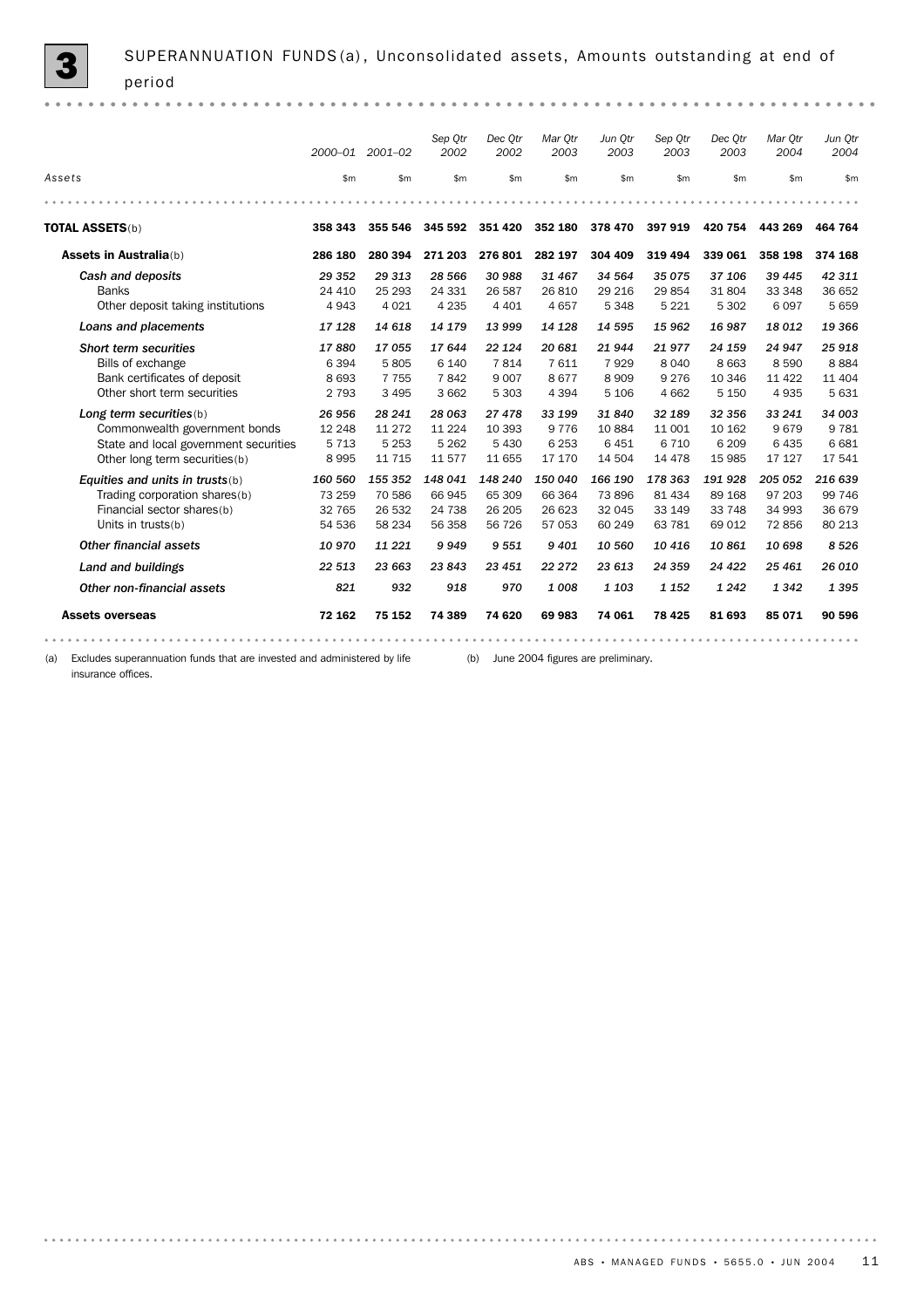|                                   | $2000 - 01$ | $2001 - 02$   | Sep Otr<br>2002 | Dec Otr<br>2002 | Mar Otr<br>2003 | Jun Otr<br>2003 | Sep Otr<br>2003 | Dec Otr<br>2003 | Mar Otr<br>2004 | Jun Otr<br>2004 |
|-----------------------------------|-------------|---------------|-----------------|-----------------|-----------------|-----------------|-----------------|-----------------|-----------------|-----------------|
| Assets                            | \$m         | $\mathsf{Sm}$ | \$m\$           | \$m             | \$m             | \$m             | $\mathsf{m}$    | \$m             | \$m             | \$m             |
|                                   |             |               |                 |                 |                 |                 |                 |                 |                 |                 |
| <b>TOTAL ASSETS</b>               | 138 041     | 153 572       | 151 719         | 154 298         | 156 579         | 161873          | 167 950         | 173 615         | 180 244         | 188 085         |
| <b>Assets in Australia</b>        | 117 736     | 131 161       | 129 453         | 131 259         | 133 626         | 138 743         | 143 729         | 148 957         | 153 193         | 159 142         |
| Cash and deposits                 | 6585        | 7629          | 7457            | 7468            | 6638            | 7 1 4 8         | 7 1 9 1         | 7027            | 7014            | 8041            |
| Banks(b)                          | 3 1 5 6     | 3 6 8 0       | 3840            | 3 6 8 9         | 2 4 9 9         | 2912            | 3 1 6 1         | 2836            | 2898            | 3 4 1 4         |
| Other deposit taking institutions | 3 4 2 9     | 3949          | 3617            | 3 7 7 9         | 4 1 3 9         | 4 2 3 6         | 4 0 3 0         | 4 1 9 1         | 4 1 1 6         | 4627            |
| Loans and placements              | 4 0 0 1     | 3953          | 4 1 5 4         | 3854            | 4 1 1 8         | 4 3 4 8         | 4 4 8 1         | 5 3 8 5         | 5 5 5 7         | 4 3 2 0         |
| Short term securities             | 3 4 3 2     | 3872          | 3995            | 3864            | 3 3 9 3         | 3866            | 3013            | 3070            | 3575            | 3 2 4 7         |
| Bills of exchange                 | 2689        | 3055          | 3 1 9 5         | 3 1 4 6         | 2947            | 3 4 0 7         | 2 604           | 2675            | 3 0 9 5         | 2819            |
| Bank certificates of deposit(b)   |             |               |                 |                 |                 |                 |                 |                 |                 |                 |
| Other short term securities       | 744         | 817           | 801             | 718             | 447             | 460             | 409             | 395             | 481             | 428             |
| Long term securities              | 2843        | 2052          | 2045            | 2 1 1 0         | 2 2 0 2         | 2 3 0 1         | 2 1 4 7         | 1978            | 1616            | 1 3 0 3         |
| Equities and units in trusts      | 56 681      | 64 753        | 62 592          | 63 182          | 61 504          | 63 032          | 68 432          | 69 394          | 72 461          | 73 631          |
| Equities                          | 32 239      | 33 561        | 32 368          | 32 155          | 30 734          | 30 217          | 33 2 7 3        | 35 984          | 37 061          | 36 969          |
| Units in trusts                   | 24 4 4 2    | 31 192        | 30 224          | 31 0 27         | 30 7 70         | 32 815          | 35 159          | 33 410          | 35 400          | 36 662          |
| Other financial assets            | 2546        | 2 5 0 9       | 1982            | 2 1 2 7         | 2750            | 2883            | 2 2 3 2         | 2 100           | 2022            | 5 0 6 0         |
| Land and buildings                | 37844       | 42 366        | 42 869          | 44 315          | 48 542          | 50 520          | 51 047          | 55 372          | 56 167          | 58 374          |
| Other non-financial assets        | 3804        | 4 0 2 7       | 4 3 5 9         | 4 3 3 9         | 4479            | 4645            | 5 1 8 7         | 4631            | 4781            | 5 1 6 7         |
| <b>Assets overseas</b>            | 20 305      | 22 4 11       | 22 266          | 23 039          | 22 953          | 23 130          | 24 221          | 24 658          | 27 051          | 28 943          |
|                                   |             |               |                 |                 |                 |                 |                 |                 |                 |                 |

— nil or rounded to zero (including null cells) (b) Bank certificates of deposit are included with "Cash and deposits" at banks.

(a) June 2004 figures are preliminary.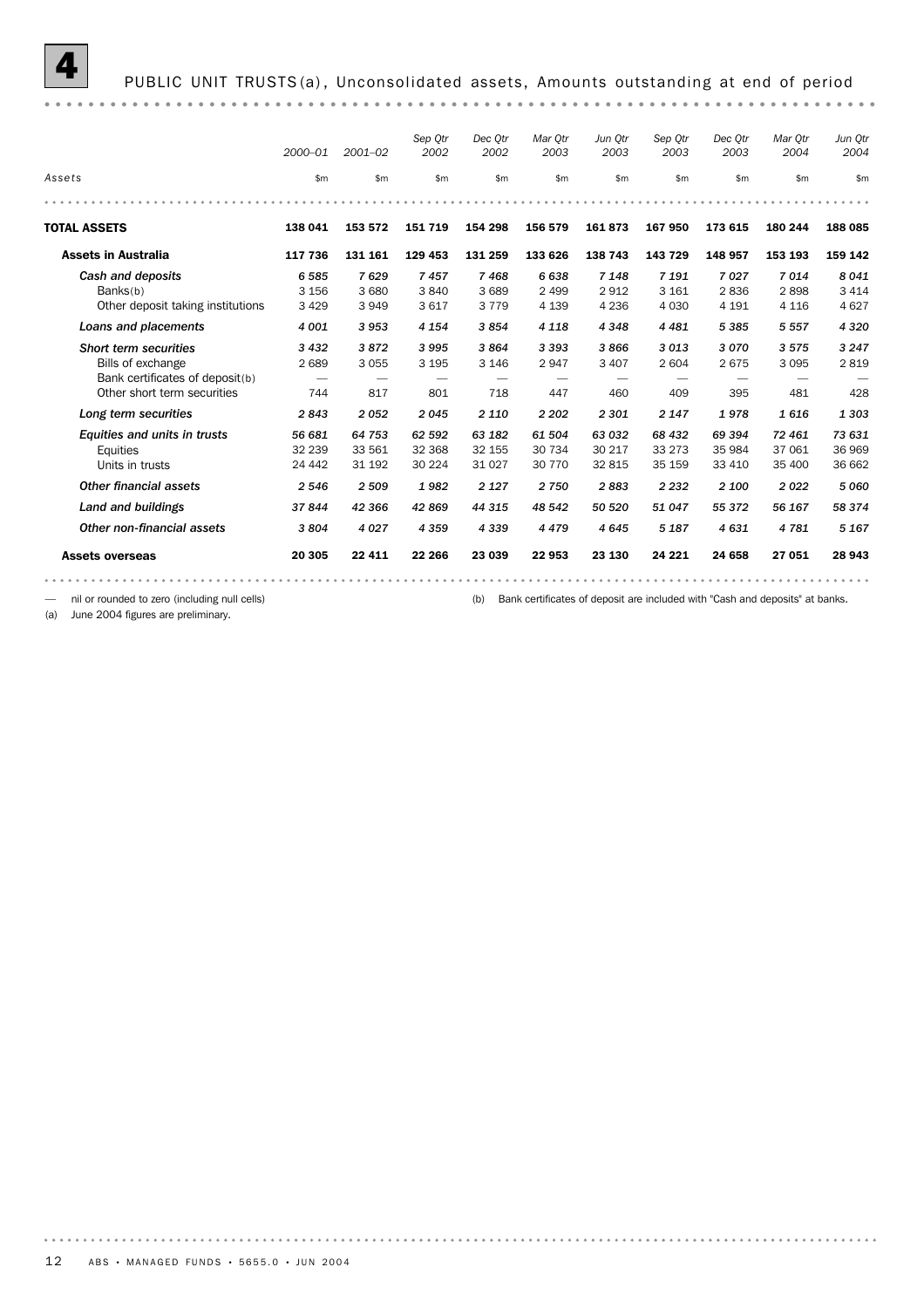

|                                       |         | 2000-01 2001-02 | Sep Qtr<br>2002 | Dec Otr<br>2002 | Mar Otr<br>2003 | Jun Otr<br>2003 | Sep Qtr<br>2003 | Dec Otr<br>2003 | Mar Otr<br>2004 | Jun Otr<br>2004 |
|---------------------------------------|---------|-----------------|-----------------|-----------------|-----------------|-----------------|-----------------|-----------------|-----------------|-----------------|
| Assets                                | \$m\$   | \$m\$           | \$m             | \$m             | \$m\$           | \$m             | \$m             | \$m             | \$m             | \$m             |
|                                       |         |                 |                 |                 |                 |                 |                 |                 |                 |                 |
| <b>TOTAL ASSETS</b>                   | 5970    | 6034            | 6049            | 6 0 6 7         | 6 0 3 0         | 6 1 1 6         | 6 1 2 1         | 6 1 4 8         | 6 186           | 6 2 3 6         |
| <b>Assets in Australia</b>            | 5873    | 5911            | 5921            | 5924            | 5888            | 5979            | 5978            | 5998            | 6053            | 6098            |
| Cash and deposits                     | 503     | 447             | 393             | 400             | 379             | 434             | 399             | 388             | 422             | 434             |
| <b>Banks</b>                          | 408     | 214             | 170             | 189             | 162             | 197             | 168             | 162             | 207             | 226             |
| Other deposit taking institutions     | 95      | 233             | 223             | 211             | 217             | 237             | 231             | 226             | 215             | 208             |
| Loans and placements                  | 363     | 376             | 375             | 385             | 442             | 452             | 460             | 468             | 467             | 475             |
| Short term securities                 | 2040    | 2049            | 1708            | 1732            | 1377            | 1 2 8 7         | 1273            | 1395            | 1337            | 1384            |
| Bills of exchange                     | 526     | 408             | 342             | 356             | 262             | 272             | 194             | 217             | 202             | 107             |
| Bank certificates of deposit          | 1 1 0 1 | 1 2 3 0         | 969             | 1 0 0 3         | 928             | 875             | 943             | 1 0 0 2         | 978             | 1 0 8 9         |
| Other short term securities           | 413     | 411             | 397             | 373             | 187             | 140             | 136             | 176             | 157             | 188             |
| Long term securities                  | 1633    | 1692            | 1439            | 1 4 0 3         | 1349            | 1348            | 1355            | 1 2 3 1         | 1 2 9 1         | 1251            |
| Commonwealth government bonds         | 203     | 187             | 129             | 118             | 115             | 124             | 114             | 99              | 64              | 87              |
| State and local government securities | 363     | 254             | 383             | 416             | 405             | 422             | 487             | 411             | 413             | 371             |
| Other long term securities            | 1 0 6 7 | 1 2 5 1         | 927             | 869             | 829             | 802             | 754             | 721             | 814             | 793             |
| Equities and units in trusts          | 732     | 709             | 1348            | 1338            | 1644            | 1777            | 1755            | 1777            | 1826            | 1861            |
| Trading corporation shares            | 257     | 195             | 181             | 205             | 184             | 229             | 143             | 150             | 149             | 176             |
| Financial sector shares               | 46      | 49              | 50              | 25              | 37              | $\overline{4}$  | 4               | 5               | 4               | 5               |
| Units in trusts                       | 429     | 465             | 1 1 1 7         | 1 1 0 8         | 1423            | 1544            | 1608            | 1622            | 1673            | 1680            |
| Other financial assets                | 222     | 289             | 295             | 313             | 334             | 325             | 328             | 307             | 277             | 257             |
| Land and buildings                    | 223     | 216             | 249             | 229             | 222             | 252             | 269             | 271             | 263             | 265             |
| Other non-financial assets            | 157     | 133             | 114             | 124             | 141             | 104             | 139             | 161             | 170             | 171             |
| <b>Assets overseas</b>                | 97      | 123             | 128             | 143             | 142             | 137             | 143             | 150             | 133             | 138             |
|                                       |         |                 |                 |                 |                 |                 |                 |                 |                 |                 |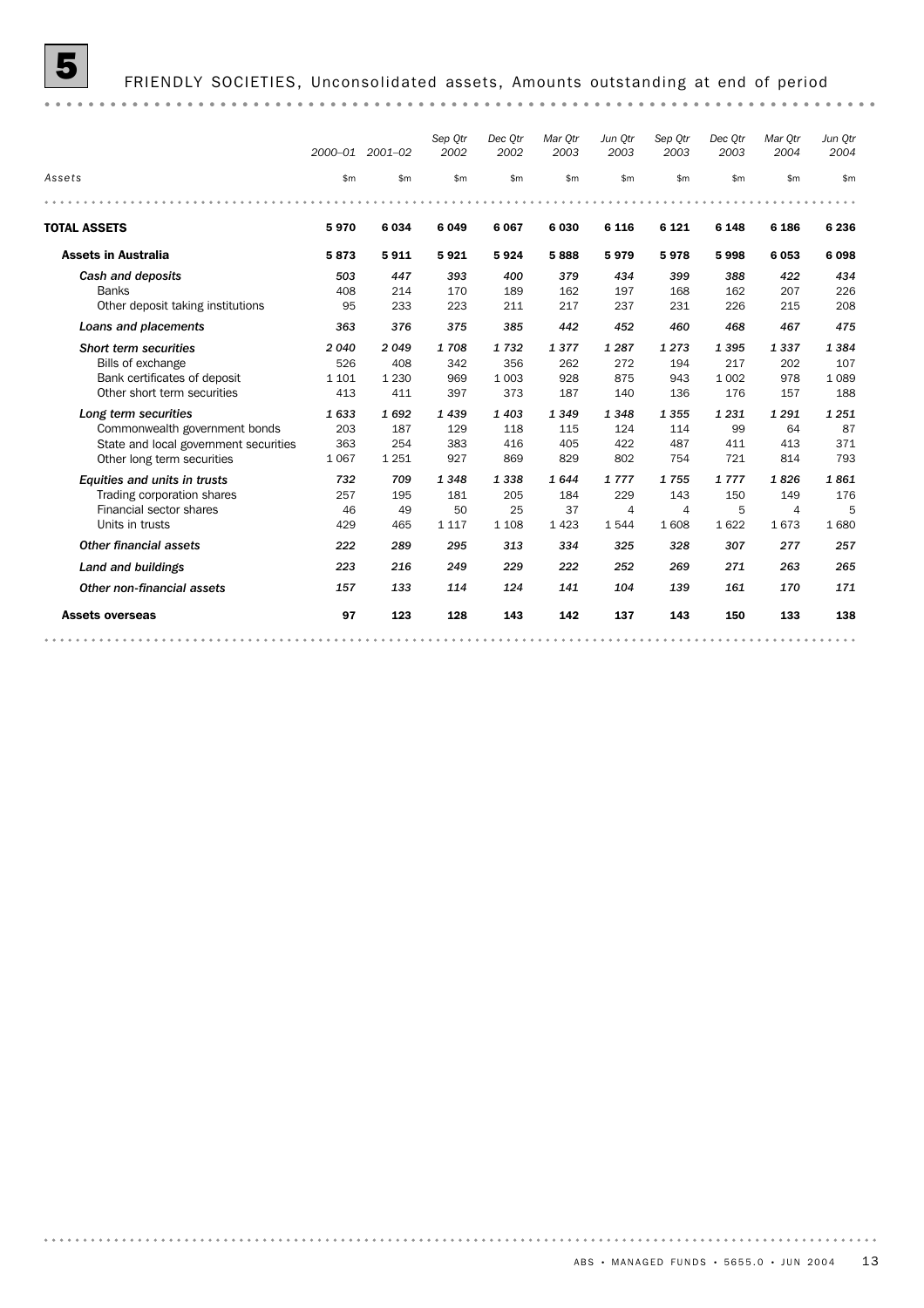## 6 COMMON FUNDS, Unconsolidated assets, Amounts outstanding at end of period

|                                       |              | 2000-01 2001-02 | Sep Otr<br>2002 | Dec Otr<br>2002 | Mar Otr<br>2003 | Jun Otr<br>2003 | Sep Otr<br>2003 | Dec Otr<br>2003 | Mar Otr<br>2004          | Jun Otr<br>2004 |
|---------------------------------------|--------------|-----------------|-----------------|-----------------|-----------------|-----------------|-----------------|-----------------|--------------------------|-----------------|
| Assets                                | \$m          | \$m             | \$m\$           | \$m             | \$m             | \$m\$           | \$m             | \$m             | \$m\$                    | \$m             |
|                                       |              |                 |                 |                 |                 |                 |                 |                 |                          |                 |
| <b>TOTAL ASSETS</b>                   | 8 2 0 3      | 7941            | 8 1 8 6         | 8 3 3 1         | 8317            | 8929            | 9 2 7 9         | 9 1 65          | 9563                     | 9687            |
| <b>Assets in Australia</b>            | 8 2 0 1      | 7892            | 8 1 0 6         | 8 2 5 0         | 8 2 1 0         | 8820            | 9 1 7 2         | 9 0 5 4         | 9451                     | 9576            |
| Cash and deposits                     | 809          | 1086            | 1 204           | 1 1 0 1         | 977             | 729             | 821             | 874             | 1 2 9 4                  | 1 300           |
| <b>Banks</b>                          | 605          | 903             | 1 0 3 0         | 935             | 815             | 538             | 662             | 713             | 884                      | 912             |
| Other deposit taking institutions     | 204          | 183             | 174             | 166             | 162             | 191             | 159             | 161             | 410                      | 388             |
| Loans and placements                  | 1594         | 1794            | 1776            | 1677            | 1815            | 2 1 8 7         | 2 2 7 0         | 2 3 2 5         | 2 3 3 4                  | 2 3 8 7         |
| Short term securities                 | 4 1 1 3      | 3 4 3 1         | 3 606           | 3597            | 3782            | 3995            | 4 1 1 0         | 3863            | 3919                     | 3960            |
| Bills of exchange                     | 2 1 0 4      | 1 1 7 8         | 1 2 9 0         | 1 2 3 0         | 1 2 5 7         | 1 2 7 6         | 1317            | 1 1 2 5         | 1 0 6 6                  | 1 2 2 2         |
| Bank certificates of deposit          | 1994         | 2 2 4 5         | 2 3 0 3         | 2 3 5 3         | 2 5 0 8         | 2 6 6 6         | 2 7 7 6         | 2 7 2 6         | 2835                     | 2 7 3 8         |
| Other short term securities           | 15           | 8               | 13              | 14              | 17              | 53              | 17              | 12              | 18                       |                 |
| Long term securities                  | 728          | 699             | 718             | 831             | 905             | 1057            | 1 1 3 0         | 1 1 2 7         | 1 1 1 6                  | 1 1 1 3         |
| Commonwealth government bonds         | 15           | 44              | 79              | 92              | 94              | 93              | 91              | 99              | 101                      | 111             |
| State and local government securities | 266          | 144             | 297             | 304             | 327             | 324             | 347             | 332             | 334                      | 326             |
| Other long term securities            | 447          | 511             | 342             | 435             | 484             | 640             | 692             | 696             | 681                      | 676             |
| Equities and units in trusts          | 669          | 696             | 623             | 808             | 499             | 667             | 678             | 707             | 632                      | 659             |
| Trading corporation shares            | 283          | 192             | 168             | 212             | 27              | 43              | 200             | 214             | 131                      | 171             |
| Financial sector shares               | 360          | 380             | 332             | 423             | 316             | 348             | 204             | 215             | 217                      | 196             |
| Units in trusts                       | 26           | 124             | 123             | 173             | 156             | 276             | 274             | 278             | 284                      | 292             |
| Other financial assets                | 246          | 144             | 137             | 194             | 190             | 142             | 147             | 147             | 145                      | 154             |
| Land and buildings                    | 42           | 42              | 42              | 42              | 42              | 43              | 16              | 7               | $\overline{\phantom{a}}$ | 1               |
| Other non-financial assets            | na           | na              |                 |                 |                 |                 |                 | $\overline{4}$  | 11                       | $\overline{2}$  |
| <b>Assets overseas</b>                | $\mathbf{2}$ | 49              | 80              | 81              | 107             | 109             | 107             | 111             | 112                      | 111             |
|                                       |              |                 |                 |                 |                 |                 |                 |                 |                          |                 |

— nil or rounded to zero (including null cells) na not available na not available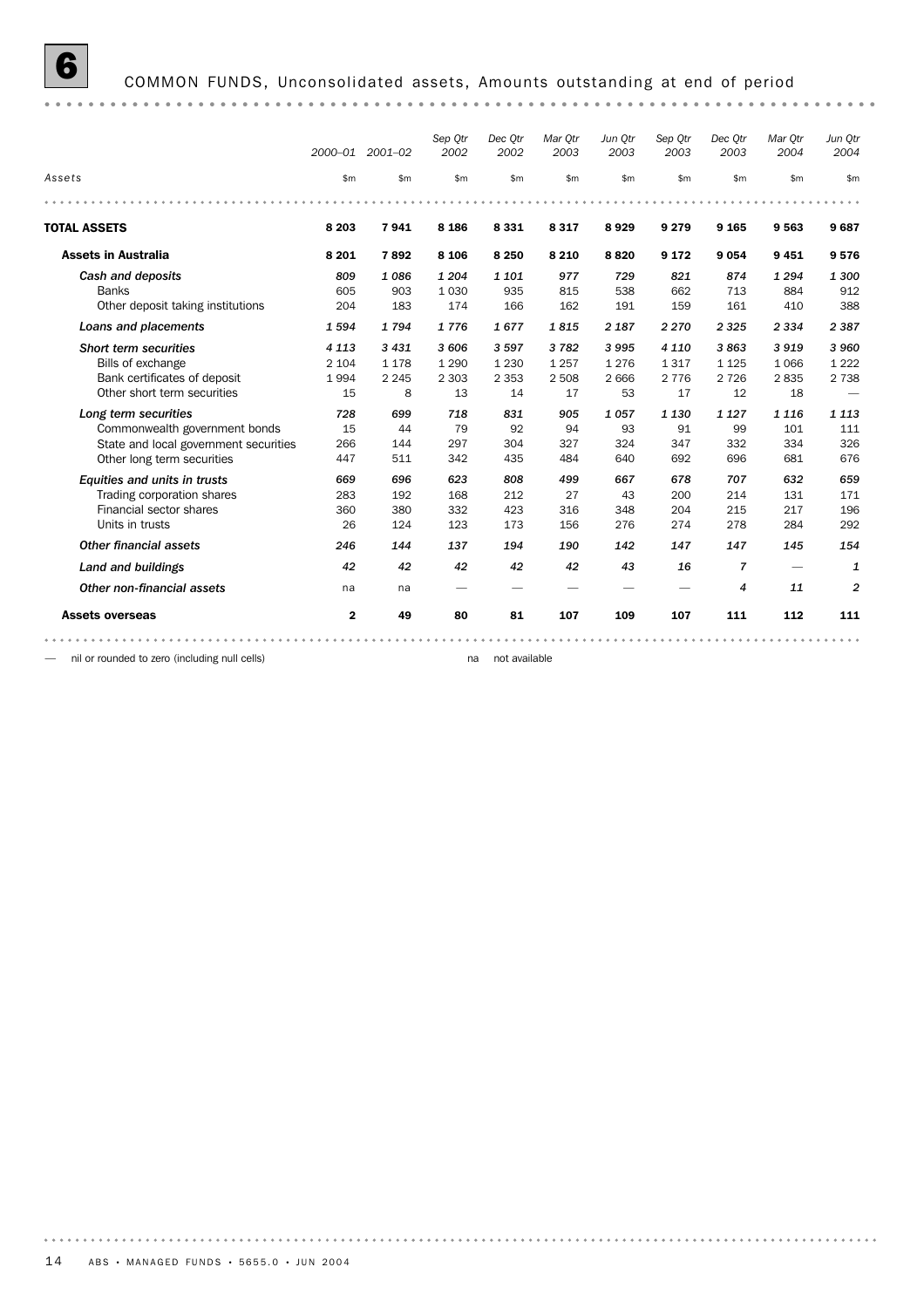|                                       | 2000-01 | 2001-02  | Sep Otr<br>2002 | Dec Otr<br>2002 | Mar Otr<br>2003 | Jun Otr<br>2003 | Sep Otr<br>2003 | Dec Otr<br>2003 | Mar Otr<br>2004 | Jun Otr<br>2004 |
|---------------------------------------|---------|----------|-----------------|-----------------|-----------------|-----------------|-----------------|-----------------|-----------------|-----------------|
| Assets                                | \$m     | \$m\$    | \$m             | \$m             | \$m             | \$m             | \$m             | \$m             | \$m             | \$m             |
|                                       |         |          |                 |                 |                 |                 |                 |                 |                 |                 |
| <b>TOTAL ASSETS</b>                   | 32 573  | 33 023   | 31850           | 31 4 39         | 31826           | 30 031          | 29 660          | 29881           | 29826           | 32 386          |
| <b>Assets in Australia</b>            | 32 573  | 33 023   | 31850           | 31 439          | 31826           | 30 031          | 29 660          | 29881           | 29826           | 32 386          |
| Cash and deposits                     | 2 1 4 5 | 5 1 6 1  | 2949            | 3053            | 2 4 9 4         | 3880            | 2 7 1 0         | 3507            | 4 1 4 4         | 5 0 0 2         |
| <b>Banks</b>                          | 2 0 18  | 4919     | 2828            | 2930            | 2 3 5 4         | 3751            | 2 5 1 1         | 3 2 0 1         | 4 0 4 2         | 4588            |
| Other deposit taking institutions     | 128     | 242      | 120             | 123             | 140             | 129             | 199             | 306             | 102             | 414             |
| Loans and placements                  | 42      | 106      | 113             | 111             | 116             | 393             | 357             | 108             | 308             | 378             |
| Short term securities                 | 27 463  | 24 938   | 26 213          | 26 012          | 26 705          | 23 236          | 24 120          | 23 271          | 22 470          | 24 433          |
| Bills of exchange                     | 9 1 2 3 | 5 1 0 2  | 5 7 1 5         | 5884            | 5828            | 4 2 9 4         | 4861            | 4 1 7 6         | 4 1 5 7         | 3 7 1 1         |
| Bank certificates of deposit          | 11 450  | 14 4 9 9 | 14 4 94         | 15 242          | 16 547          | 14 498          | 15 0 22         | 14 442          | 14 066          | 15 651          |
| Other short term securities           | 6890    | 5 3 3 7  | 6 0 0 4         | 4886            | 4 3 3 0         | 4 4 4 4         | 4 2 3 6         | 4 6 5 3         | 4 2 4 7         | 5071            |
| Long term securities                  | 2873    | 2 7 1 5  | 2 5 3 1         | 2 2 0 8         | 2449            | 2444            | 2 4 3 5         | 2925            | 2 7 8 8         | 2468            |
| Commonwealth government bonds         |         |          |                 |                 |                 |                 |                 |                 |                 |                 |
| State and local government securities |         |          |                 |                 |                 |                 |                 |                 |                 |                 |
| Other long term securities            | 2873    | 2 7 1 5  | 2 5 3 1         | 2 2 0 8         | 2 4 4 9         | 2 4 4 4         | 2 4 3 5         | 2925            | 2 7 8 8         | 2 4 6 8         |
| Other financial assets                | 50      | 103      | 46              | 56              | 62              | 77              | 38              | 71              | 117             | 106             |
| <b>Assets overseas</b>                |         |          |                 |                 |                 |                 |                 |                 |                 |                 |
|                                       |         |          |                 |                 |                 |                 |                 |                 |                 |                 |

— nil or rounded to zero (including null cells)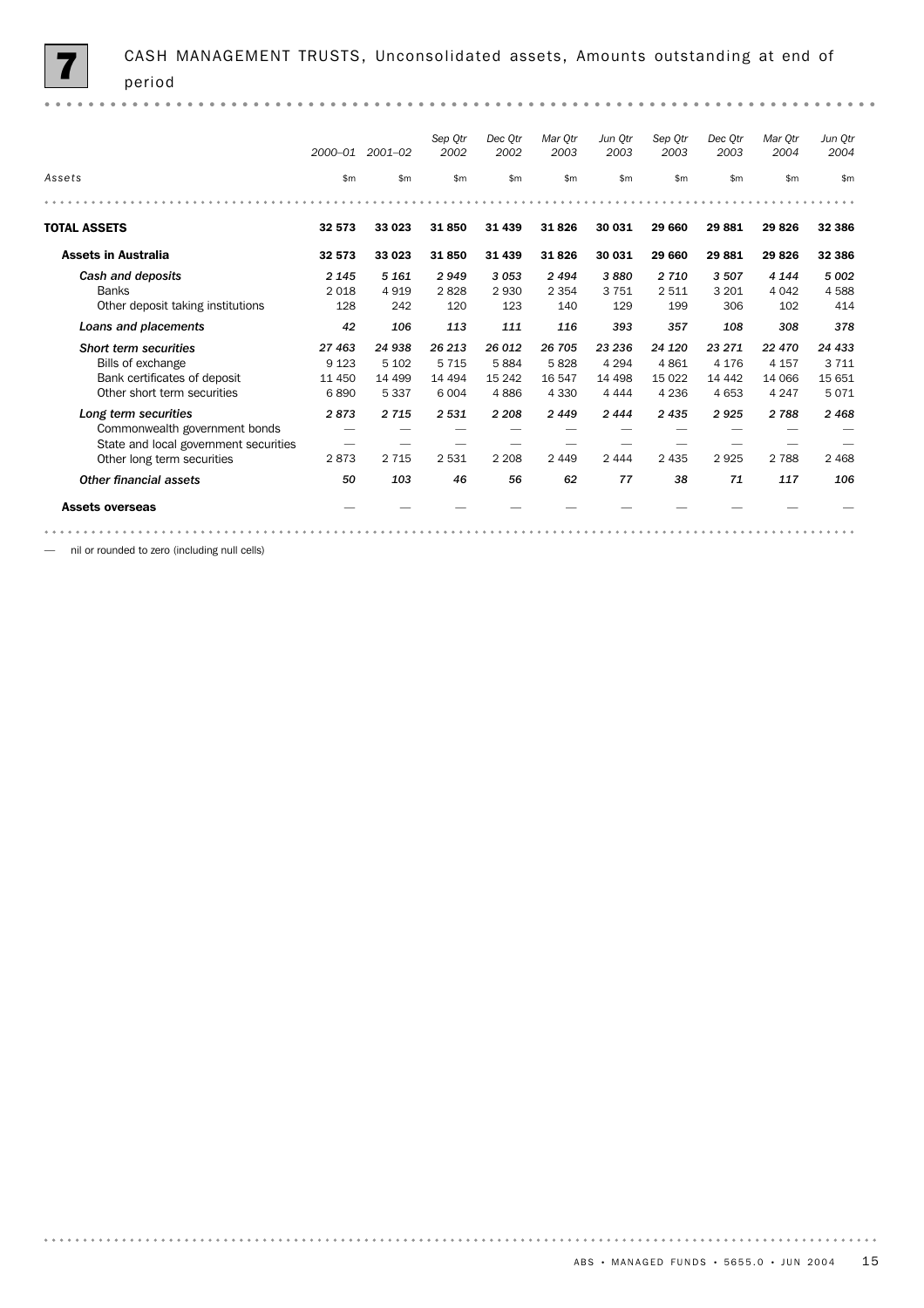## 8 INVESTMENT MANAGERS, Source of funds, Amounts outstanding at end of period

|                                                                                                                                                                   | 2000-01                                                                  | $2001 - 02$                                                             | Sep Otr<br>2002                                                      | Dec Otr<br>2002                                                     | Mar Otr<br>2003                                                  | Jun Otr<br>2003                                                         | Sep Qtr<br>2003                                                     | Dec Otr<br>2003                                                    | Mar Otr<br>2004                                                          | Jun Qtr<br>2004                                                        |
|-------------------------------------------------------------------------------------------------------------------------------------------------------------------|--------------------------------------------------------------------------|-------------------------------------------------------------------------|----------------------------------------------------------------------|---------------------------------------------------------------------|------------------------------------------------------------------|-------------------------------------------------------------------------|---------------------------------------------------------------------|--------------------------------------------------------------------|--------------------------------------------------------------------------|------------------------------------------------------------------------|
| Source of funds                                                                                                                                                   | \$m                                                                      | \$m\$                                                                   | \$m                                                                  | \$m                                                                 | \$m                                                              | \$m                                                                     | \$m                                                                 | $\mathsf{m}$                                                       | \$m                                                                      | \$m                                                                    |
|                                                                                                                                                                   |                                                                          |                                                                         |                                                                      |                                                                     |                                                                  |                                                                         |                                                                     |                                                                    |                                                                          |                                                                        |
| <b>TOTAL SOURCE OF FUNDS</b>                                                                                                                                      | 626 810                                                                  | 629 704                                                                 | 616 620                                                              | 637 422                                                             | 620 231                                                          | 644 939                                                                 | 665 331                                                             | 677 019                                                            | 700 446                                                                  | 733 630                                                                |
| <b>Funds from Australian sources</b>                                                                                                                              | 606 725                                                                  | 611 456                                                                 | 601 142                                                              | 621 622                                                             | 604 418                                                          | 628 140                                                                 | 647 421                                                             | 656 016                                                            | 676 576                                                                  | 709 556                                                                |
| Managed funds                                                                                                                                                     | 471 545                                                                  | 447 157                                                                 | 427803                                                               | 437 340                                                             | 430 078                                                          | 448 348                                                                 | 461973                                                              | 473 993                                                            | 490 285                                                                  | 503 424                                                                |
| Life insurance offices<br>Superannuation funds(a)<br>Public unit trusts(a)<br>Friendly societies<br>Common funds<br>Cash management trusts<br>Total other sources | 146 031<br>200 195<br>87898<br>3 4 8 3<br>5 4 6 3<br>28 4 7 5<br>135 180 | 139 257<br>183 932<br>86879<br>3 0 0 2<br>5 7 2 3<br>28 3 64<br>164 299 | 132 085<br>177 395<br>81 085<br>2922<br>6 3 3 2<br>27 984<br>173 339 | 136 479<br>179 411<br>83 369<br>2877<br>7 3 6 8<br>27836<br>184 282 | 134 458<br>178 211<br>79 289<br>2919<br>7317<br>27884<br>174 340 | 134 093<br>190 592<br>85 358<br>2 5 5 7<br>8 2 1 6<br>27 532<br>179 792 | 133 712<br>199686<br>90 014<br>2472<br>8 4 2 3<br>27 666<br>185 448 | 133 626<br>210 121<br>90826<br>2 3 9 3<br>9082<br>27945<br>182 023 | 136 188<br>220 709<br>93 451<br>2 4 0 1<br>9 1 0 8<br>28 4 28<br>186 291 | 136 324<br>232 242<br>95 314<br>2 4 0 8<br>9 2 0 3<br>27933<br>206 132 |
| Government<br>Charities<br>Other trusts<br>General insurance<br>Other investment managers(a)<br>Other sources(a)                                                  | 12 609<br>951<br>58 206<br>23 307<br>23826<br>16 28 1                    | 10 278<br>1 1 6 6<br>74 747<br>25 546<br>36 698<br>15 8 64              | 11 0 15<br>1073<br>73 593<br>25 550<br>46 473<br>15 635              | 12 751<br>1 3 3 8<br>79 0 74<br>24 0 23<br>52 288<br>14 808         | 13 906<br>1373<br>76 192<br>23 5 84<br>43 377<br>15 908          | 14 059<br>1 3 2 6<br>74 740<br>24 512<br>49 430<br>15 7 25              | 14 4 84<br>1 2 6 9<br>77 349<br>26 941<br>50 394<br>15 011          | 13 108<br>1 2 3 2<br>82 767<br>24 5 65<br>43 154<br>17 197         | 13 558<br>1378<br>85 798<br>25 215<br>41 471<br>18871                    | 14 169<br>1 4 0 6<br>88 838<br>25 632<br>56 322<br>19 7 65             |
| <b>Funds from overseas sources</b>                                                                                                                                | 20 085                                                                   | 18 24 8                                                                 | 15 4 78                                                              | 15800                                                               | 15813                                                            | 16 799                                                                  | 17910                                                               | 21 003                                                             | 23 870                                                                   | 24 074                                                                 |
|                                                                                                                                                                   |                                                                          |                                                                         |                                                                      |                                                                     |                                                                  |                                                                         |                                                                     |                                                                    |                                                                          |                                                                        |

(a) June 2004 figures are preliminary.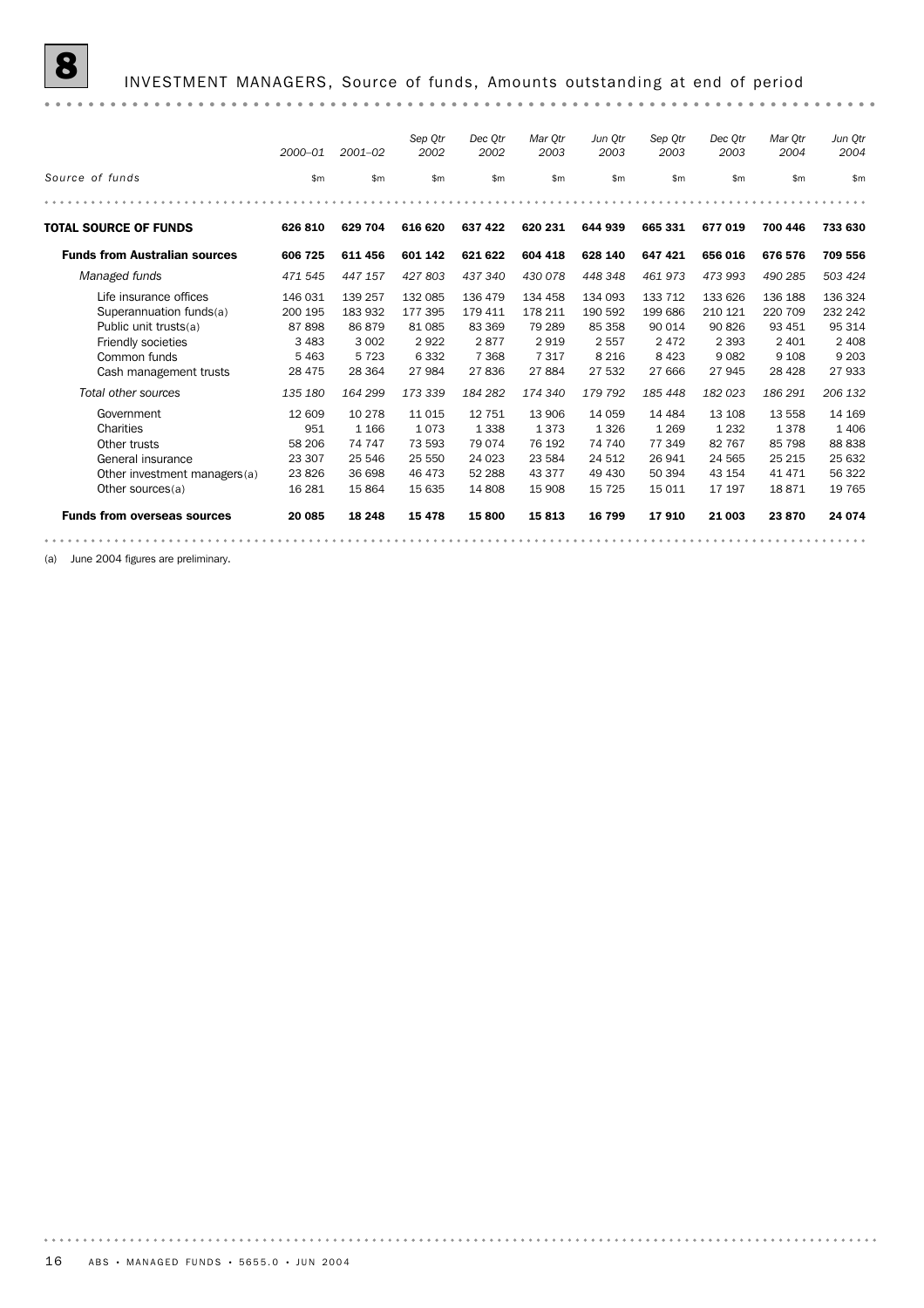## EXPLANATORY NOTES

| <b>INTRODUCTION</b>                                      | The statistics presented in this publication have been compiled from the ABS's<br>1<br>Survey of Financial Information and APRA's Survey of Superannuation Funds. Some brief<br>notes on the concepts, sources and methods employed follow. A full description and<br>glossary are provided on the ABS web site, <www.abs.gov.au> select Themes then<br/>Finance.</www.abs.gov.au>                                                                                                                                                                                                                                                                                    |
|----------------------------------------------------------|-----------------------------------------------------------------------------------------------------------------------------------------------------------------------------------------------------------------------------------------------------------------------------------------------------------------------------------------------------------------------------------------------------------------------------------------------------------------------------------------------------------------------------------------------------------------------------------------------------------------------------------------------------------------------|
| MANAGED FUNDS<br>INSTITUTIONS AND<br>INVESTMENT MANAGERS | Managed funds institutions are those financial intermediaries which operate in the<br>2<br>managed funds market by acquiring assets and incurring liabilities on their own account.<br>Typically, these institutions arrange for the 'pooling' of funds from a number of investors<br>for the purpose of investing in a particular type or mix of assets, with a view to receiving<br>an on-going return or capital gain. However, funds of a speculative nature that do not<br>offer redemption facilities (e.g. agriculture and film trusts) and funds not established for<br>investment purposes (e.g. health funds and general insurance funds) are excluded.     |
|                                                          | The types of managed funds institutions covered by the statistics in this publication<br>3<br>are: Life Insurance Offices, Superannuation Funds (which includes Approved Deposit<br>Funds), Public Unit Trusts, Friendly Societies, Common Funds, and Cash Management<br>Trusts.                                                                                                                                                                                                                                                                                                                                                                                      |
|                                                          | 4 Specialist investment managers do not acquire assets and incur liabilities as their<br>main activity: they are employed on a fee for service basis to manage and invest in<br>approved assets on their clients' behalf. They act in the main as the managers of pooled<br>funds, but also manage clients' investments on an individual portfolio basis.                                                                                                                                                                                                                                                                                                             |
| ASSETS, VALUATION AND<br>TIME SERIES COMPARISONS         | The data tabulated in this publication are the stocks of assets held by the various<br>5<br>types of institution, classified by type of asset. The classification of assets in this<br>publication follows that contained in the ABS publication Australian National Accounts,<br>Financial Accounts (cat. no. 5232.0). Definitions of the various types of instrument are<br>given in the glossary on the ABS website.                                                                                                                                                                                                                                               |
|                                                          | 6 Respondents to the ABS Survey of Financial Information are requested to report<br>assets at their market value.                                                                                                                                                                                                                                                                                                                                                                                                                                                                                                                                                     |
|                                                          | Movements in the levels of assets of managed funds institutions between periods<br>7<br>reflect two components-transactions in particular assets; and valuation changes arising<br>from price changes in the assets.                                                                                                                                                                                                                                                                                                                                                                                                                                                  |
| METHOD OF CONSOLIDATION                                  | Estimates of the consolidated assets of managed funds are derived by eliminating any<br>8<br>cross-investment that takes place between the various types of funds. For example,<br>investments by superannuation funds in public unit trusts are excluded from the assets<br>of superannuation funds in a consolidated presentation. It is not possible, however, to<br>apportion cross-investment at the level of detail presented in the unconsolidated tables.                                                                                                                                                                                                     |
| RELATED MATERIAL                                         | Time series electronic spreadsheets for the tables in this publication are available<br>9<br>from the Ausstats service <www.abs.gov.au> select Timeseries Spreadsheets then<br/>Finance. Users may wish to refer to material available on the ABS web site<br/><www.abs.gov.au> select Themes then Finance<br/>• the full explanatory notes and glossary of terms for this publication;<br/>Australian National Accounts: Financial Accounts (cat.no. 5232.0) quarterly<br/>Special article Insurance Technical Reserves: Sources and Methods<br/>10 Users may also wish to refer to the Australian Prudential Regulation Authority</www.abs.gov.au></www.abs.gov.au> |
|                                                          | (APRA) web site, particularly APRA Super Trends <www.apra.gov.au statistics="">.</www.apra.gov.au>                                                                                                                                                                                                                                                                                                                                                                                                                                                                                                                                                                    |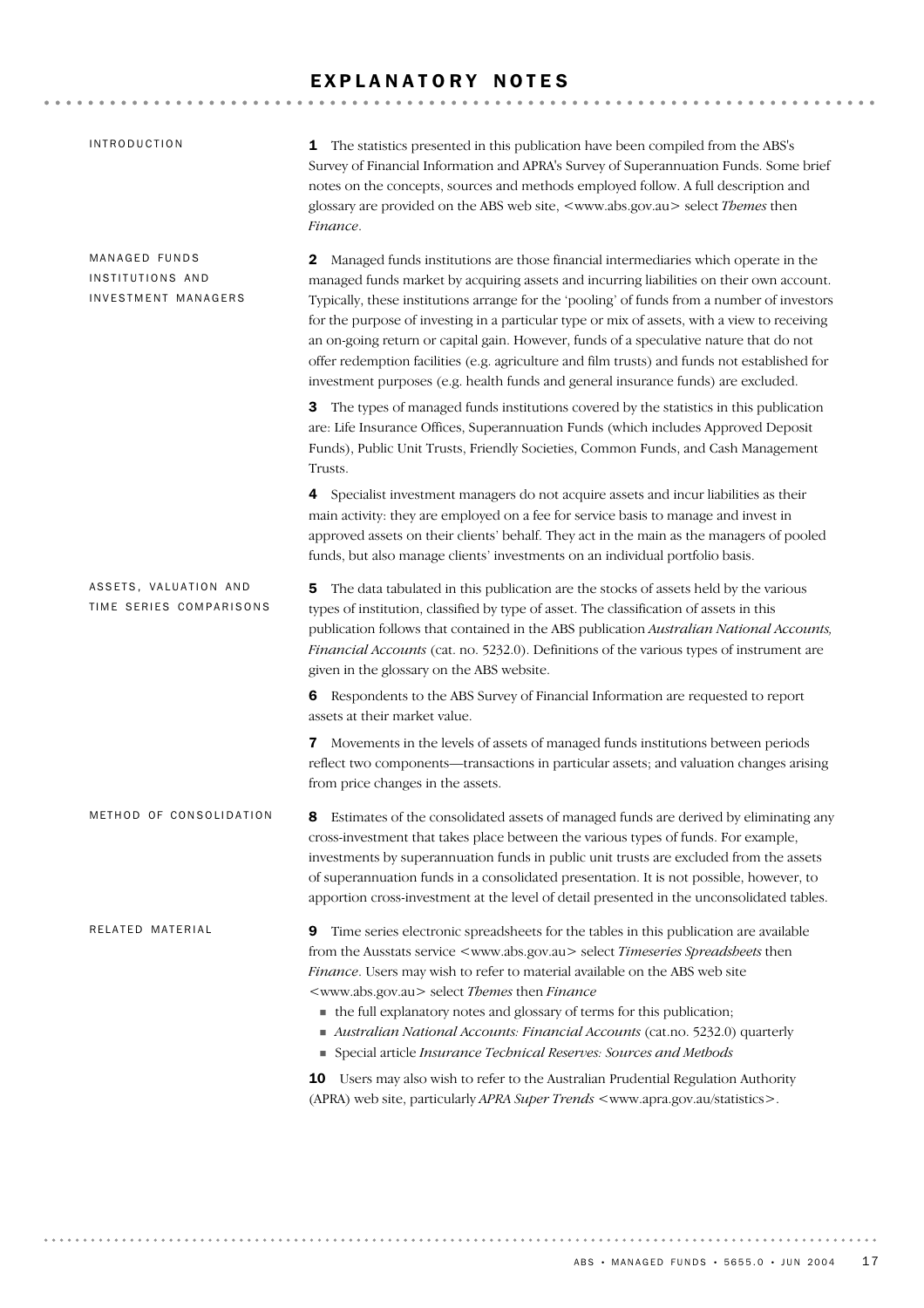## **APPENDIX RELATED ARTICLES**

#### *Article Source Issue* Notes on impacts of major revisions **5232.0** Jun qtr 2002 Household sector data in the financial accounts 5232.0 Mar qtr 2002 Recent trends in construction and first home buyer finance 5609.0 March 2002 Insurance technical reserves: Sources and methods 5232.0 Mar qtr 2001 Venture Capital Survey **6651.0 Community** 5655.0 Dec qtr 2000 Investment managers 1999 and 1999 and 1999 and 1999 and 1999 and 1999 and 1999 and 1999 and 1999 and 1999 and 1999 and 1999 and 1999 and 1999 and 1999 and 1999 and 1999 and 1999 and 1999 and 1999 and 1999 and 1999 and 1999 Listed equity: Sources and methods 5232.0 Dec qtr 1999 Investment managers **1999** Investment managers Investment managers **1998**<br>Investment managers **5655.0** Jun qtr 1998

. . . . . . . . . .